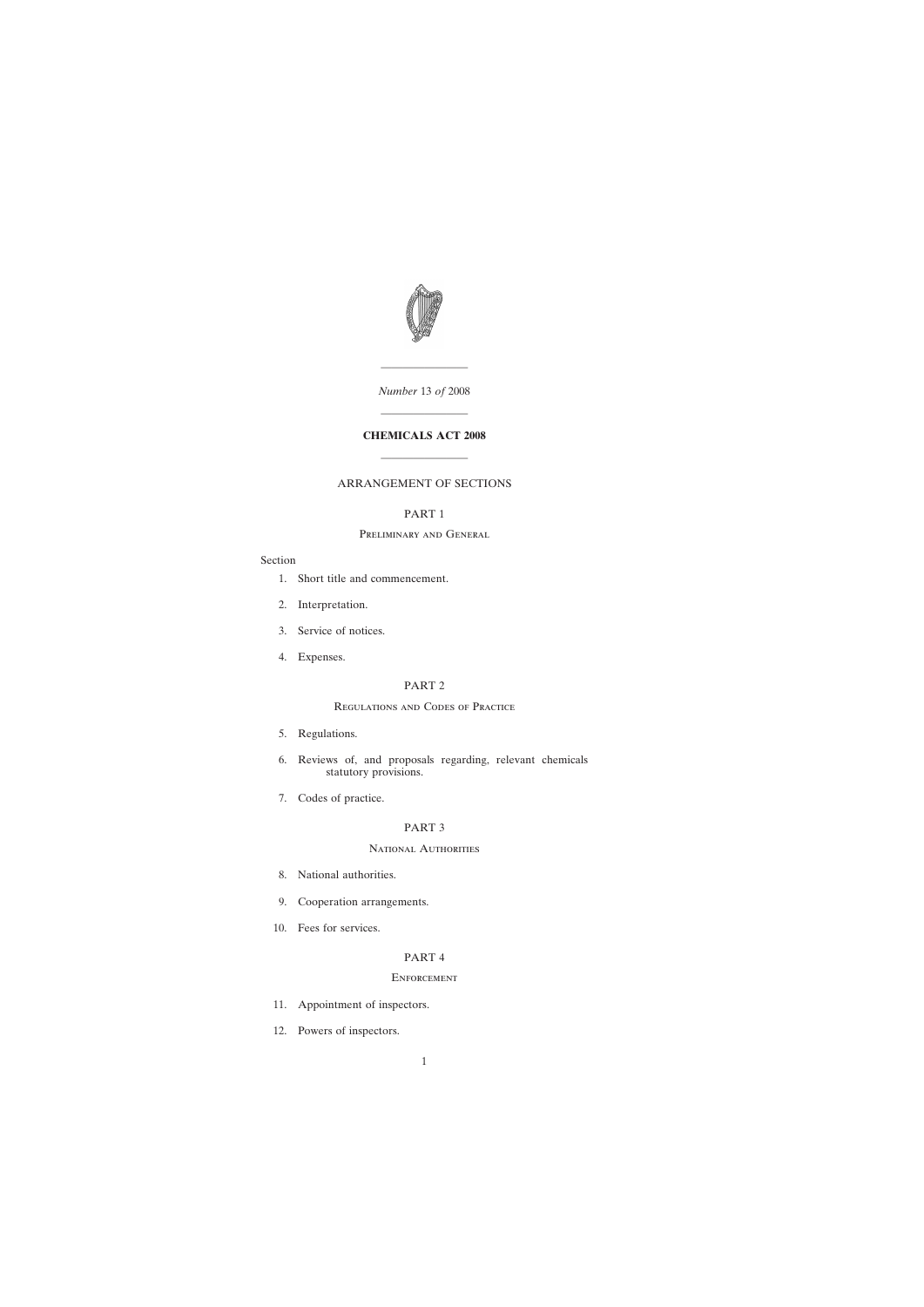- [13. Immunity and indemnification.](#page-19-0)
- [14. Directions for improvement plan.](#page-19-0)
- [15. Contravention notice.](#page-19-0)
- [16. Prohibition notice.](#page-21-0)
- [17. Contravention of prohibition notice application to High](#page-23-0) Court.
- [18. Investigations and special reports.](#page-23-0)
- [19. Application to High Court regarding activity involving](#page-23-0) serious risk.
- [20. Prohibition and restriction on the movement of chemicals.](#page-24-0)
- [21. Evidence in proceedings.](#page-24-0)
- [22. Powers of officer of customs and excise to detain chemicals.](#page-25-0)

# PART 5

## **INFORMATION**

- [23. Dissemination of information in the public interest.](#page-26-0)
- [24. Publication of names of certain persons.](#page-26-0)
- [25. Protection for persons reporting breaches of Act.](#page-26-0)
- [26. Protection of employees from penalisation for reporting](#page-26-0) breaches of Act.
- [27. Power to require information.](#page-28-0)
- [28. Prohibition on unauthorised disclosure of information.](#page-29-0)

# PART 6

## Offences and Penalties

- [29. Offences.](#page-30-0)
- [30. Penalties.](#page-31-0)
- [31. Fixed payment notice.](#page-32-0)
- [32. Offences by bodies corporate.](#page-33-0)
- [33. Prosecution of offences.](#page-33-0)

## PART 7

# **MISCELLANEOUS**

- [34. Appeal to Circuit Court from certain orders of District](#page-33-0) Court.
- [35. Notice or direction to be in writing.](#page-33-0)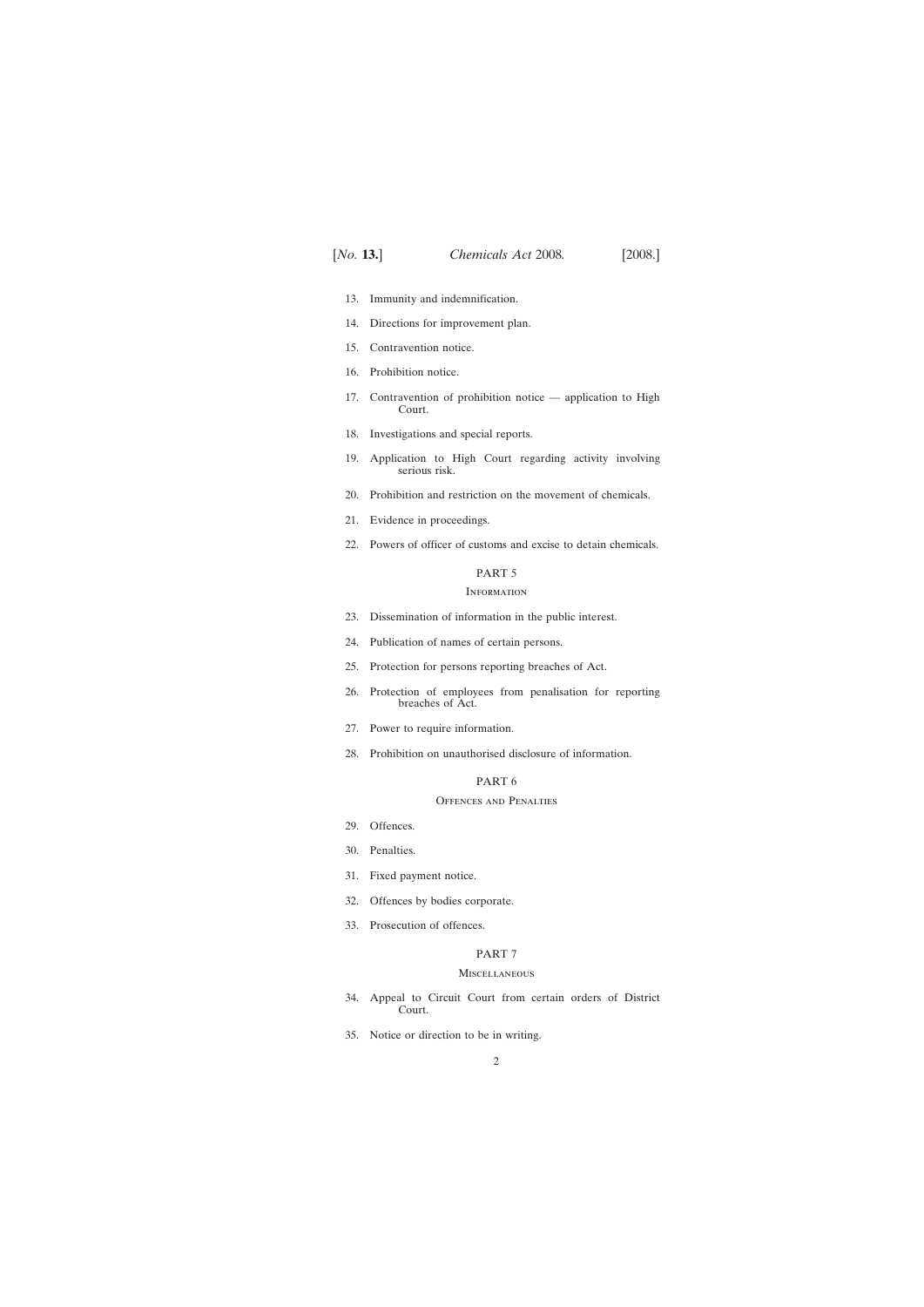- [36. Laying of regulations and orders before Houses of](#page-34-0) Oireachtas.
- [37. Amendment of Safety, Health and Welfare at Work Act](#page-34-0) 2005.

————————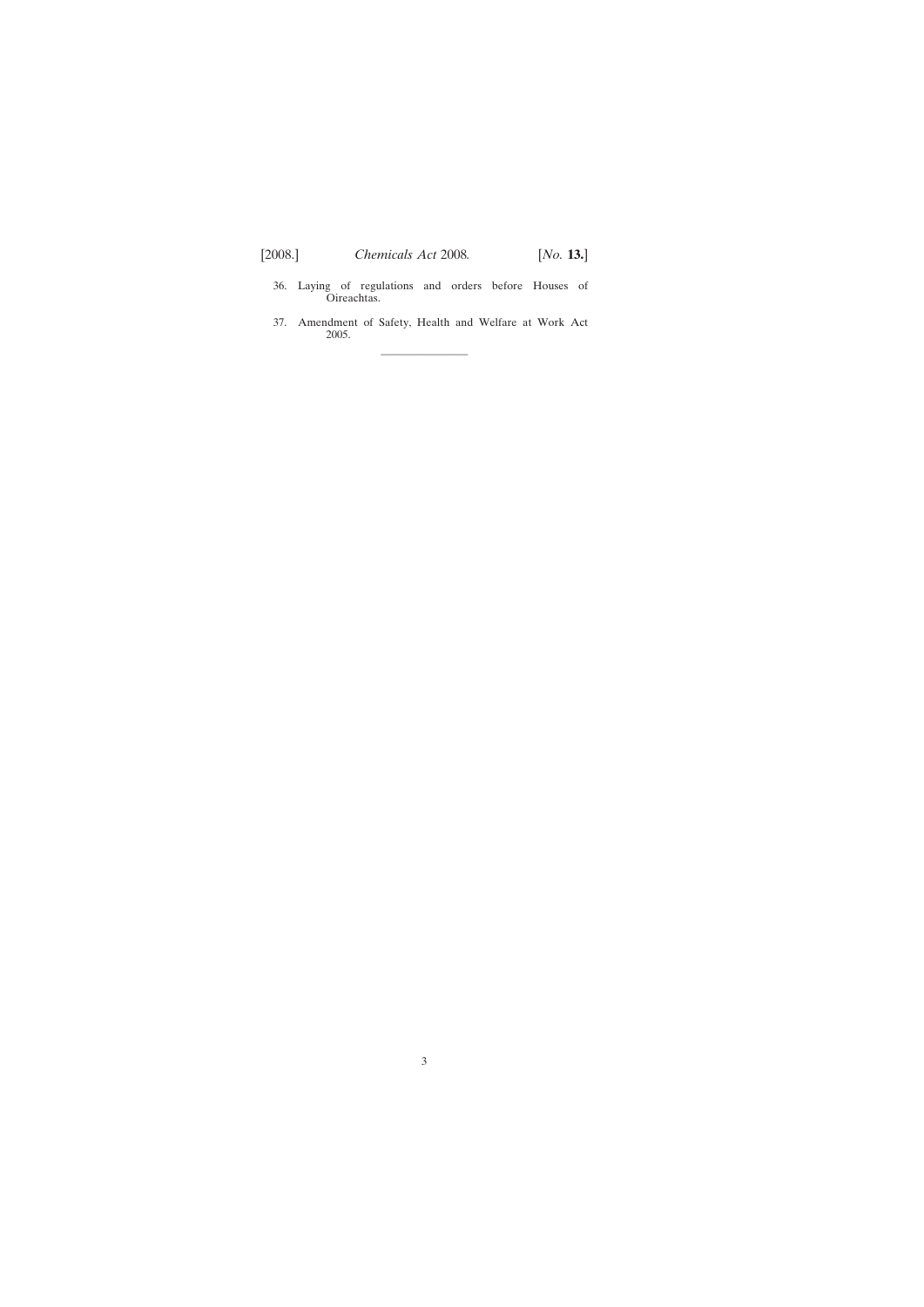# Acts Referred to

| Companies Acts                                         |                      |
|--------------------------------------------------------|----------------------|
| Coroners Acts 1962 and 2005                            |                      |
| Courts of Justice Act 1924                             | 1924, No. 10         |
| Customs Act 1956                                       | 1956, No. 7          |
| Customs and Excise (Miscellaneous Provisions) Act 1988 | 1988, No. 10         |
| Customs Consolidation Act 1876                         | 39 & 40 Vict., c. 36 |
| Data Protection Acts 1988 and 2003                     |                      |
| Electronic Commerce Act 2000                           | 2000, No. 27         |
| Environmental Protection Agency Act 1992               | 1992, No. 7          |
| European Communities Act 1972                          | 1972, No. 27         |
| European Communities Act 2007                          | 2007, No. 18         |
| Industrial Development Act 1993                        | 1993, No. 19         |
| Industrial Development (Enterprise Ireland) Act 1998   | 1998, No. 34         |
| Petty Sessions (Ireland) Act 1851                      | 14 & 15 Vict., c.93  |
| Protection of the Environment Act 2003                 | 2003, No. 27         |
| Safety, Health and Welfare at Work Act 2005            | 2005, No. 10         |
| Terms of Employment (Information) Act 1994             | 1994, No. 5          |
| Unfair Dismissals Act 1977                             | 1977, No. 10         |
| Unfair Dismissals Acts 1977 to 2007                    |                      |
| Waste Management Acts 1996 to 2003                     |                      |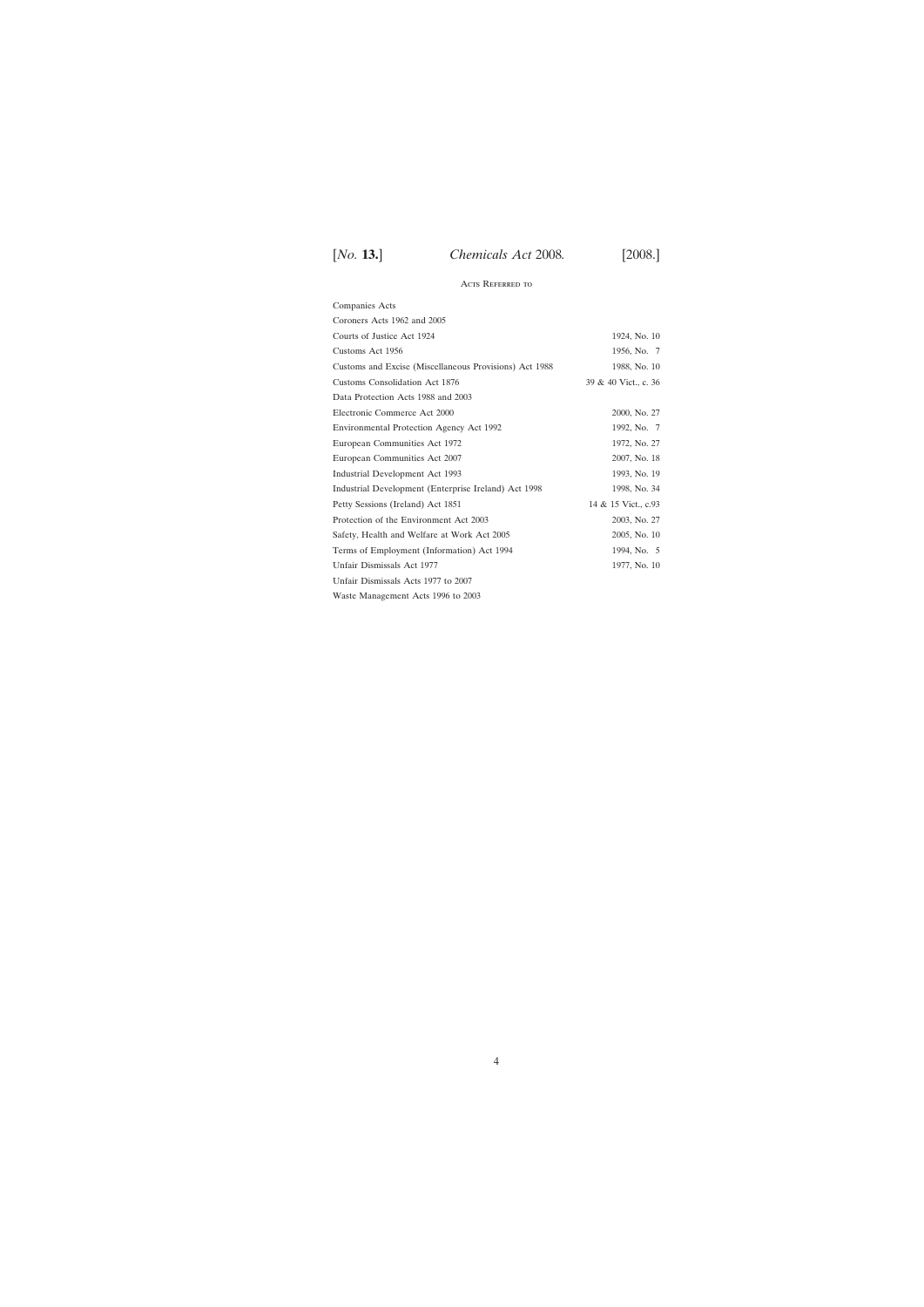<span id="page-4-0"></span>

———————— *Number* 13 *of* 2008

# ———————— **CHEMICALS ACT 2008** ————————

AN ACT TO REGULATE AND CONTROL THE MANUFAC-TURE, USE, PLACING ON THE MARKET, EXPORT, IMPORT, TRANSPORT, TESTING, STORAGE, CLASSIFI-CATION, LABELLING AND PACKAGING OF CHEMI-CALS; TO MAKE PROVISION IN RELATION TO MAJOR ACCIDENT HAZARDS, AND THE PREVENTION OF ACCIDENTS, INVOLVING CHEMICALS; FOR THOSE PURPOSES TO GIVE FURTHER EFFECT TO REGU-LATION (EC) NO. 304/2003 OF THE EUROPEAN PARLIA-MENT AND OF THE COUNCIL OF 28 JANUARY 2003<br>CONCERNING THE EXPORT AND IMPORT OF THE EXPORT AND IMPORT OF DANGEROUS CHEMICALS<sup>1</sup>, REGULATION (EC) NO. 648/2004 OF THE EUROPEAN PARLIAMENT AND OF THE COUNCIL OF 31 MARCH 2004 ON DETERGENTS<sup>2</sup> AND REGULATION (EC) NO. 1907/2006 OF THE EURO-PEAN PARLIAMENT AND OF THE COUNCIL OF 18 DECEMBER 2006 CONCERNING THE REGISTRATION, EVALUATION, AUTHORISATION AND RESTRICTION OF CHEMICALS (REACH) AND ESTABLISHING A EUROPEAN CHEMICALS AGENCY<sup>3</sup>; TO CONFER POWER ON THE MINISTER FOR ENTERPRISE, TRADE AND EMPLOYMENT TO MAKE REGULATIONS FOR THE PURPOSE OF GIVING EFFECT TO CERTAIN PRO-VISIONS OF THE TREATIES GOVERNING THE EURO-PEAN COMMUNITIES AND CERTAIN ACTS OF THE INSTITUTIONS OF THOSE COMMUNITIES; AND TO PROVIDE FOR MATTERS CONNECTED THEREWITH. [9*th July*, 2008]

BE IT ENACTED BY THE OIREACHTAS AS FOLLOWS:

## PART 1

### Preliminary and General

**1**.—(1) This Act may be cited as the Chemicals Act 2008.

Short title and commencement.

(2) This Act shall come into operation on such day or days as the Minister may appoint by order or orders either generally or with reference to any particular purpose or provision and different days may be so appointed for different purposes or different provisions.

1 OJ No. L 63, 6.3.2003, p. 1. 2 OJ No. L 104, 8.4.2004, p. 1.

3 OJ No. L 136, 29.5.2007, p. 3.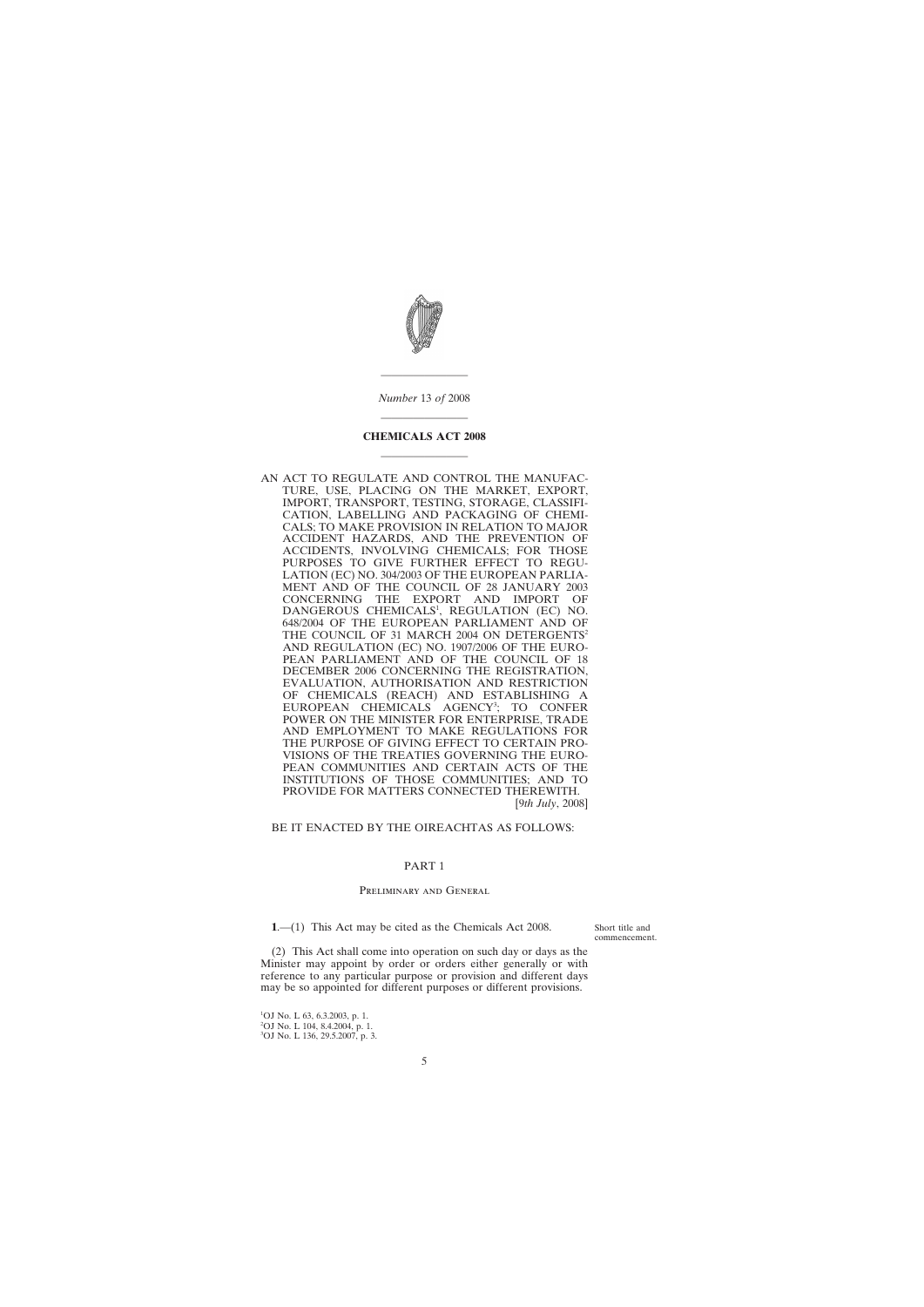<span id="page-5-0"></span>Interpretation.

**2**.—(1) In this Act—

"Act of 1972" means the European Communities Act 1972;

"Authority" means the Health and Safety Authority;

"chemical" includes—

- (*a*) a chemical, preparation or article within the meaning of the Rotterdam Regulation,
- (*b*) a detergent within the meaning of the Detergents Regulation, and
- (*c*) a substance, preparation or article within the meaning of the REACH Regulation;

"code of practice" means a code of practice prepared and published, or approved of, by the Authority in accordance with *section 7*, and includes part of a code of practice;

*"*contravention notice*"* has the meaning assigned to it by *section 15*;

"Detergents Regulation" means Regulation (EC) No. 648/2004 of the European Parliament and of the Council of 31 March 2004 on detergents, as amended by Commission Regulation (EC) No. 907/2006 of 20 June 2006<sup>4</sup>;

"European Communities" has the same meaning as it has in the Act of 1972;

"European Regulations" means—

- (*a*) the Rotterdam Regulation,
- (*b*) the Detergents Regulation, and
- (*c*) the REACH Regulation;

"external authority" has the meaning assigned to it by *section 9*;

"improvement plan" means a plan required to be submitted under *section 14*;

"information notice" has the meaning assigned to it by *section 27*;

"inspector" means a person appointed under *section 11* by a national authority;

"Member State" means a state that is a member of the European Communities and includes states that are parties to the agreement on the European Economic Area signed at Oporto on 2 May 1992, as adjusted by the protocol done at Brussels on 17 March 1993;

"Minister" means the Minister for Enterprise, Trade and Employment;

4 OJ No. L 168, 21.6.2006, p. 5.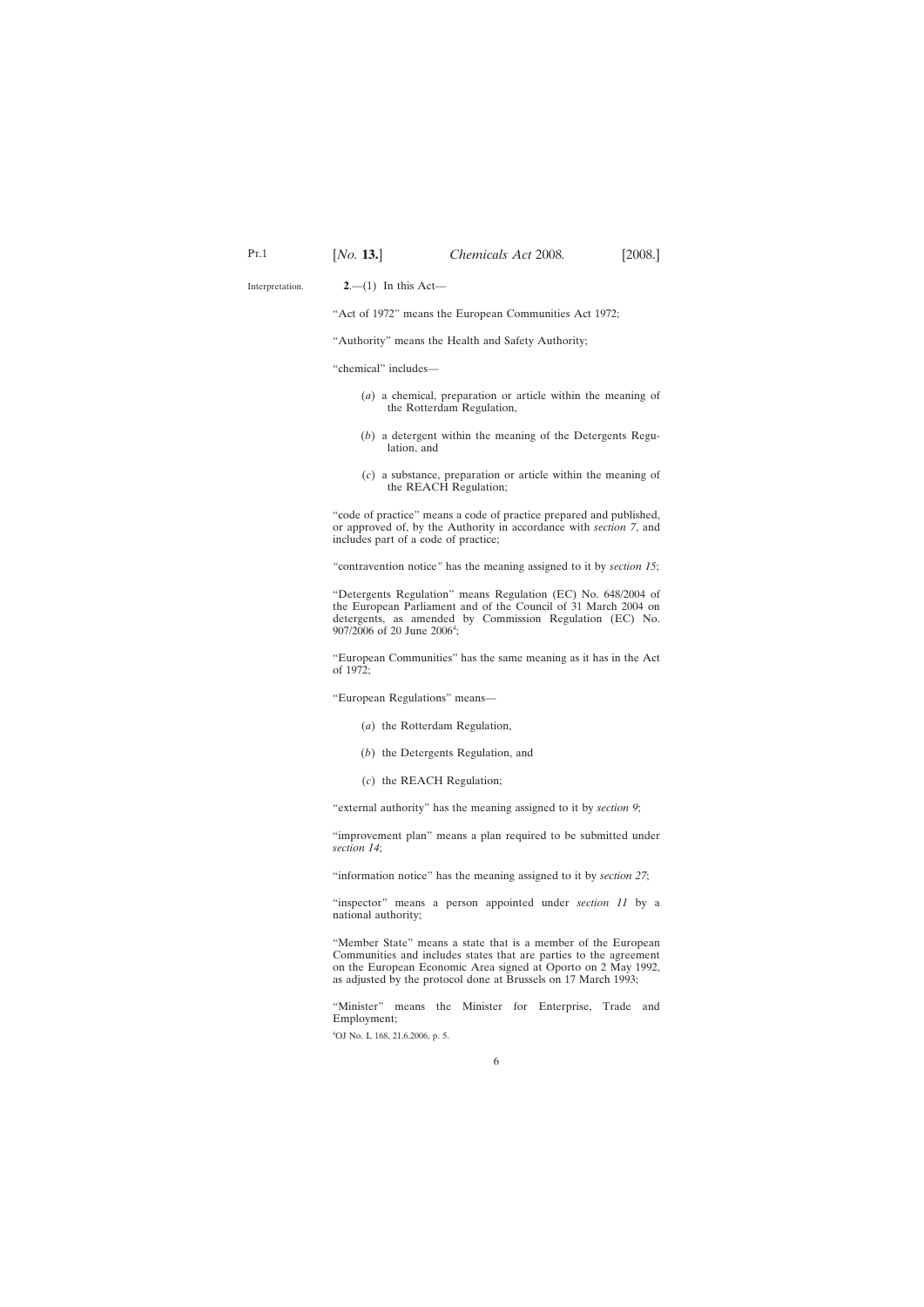"mutual cooperation arrangements" means arrangements under *section 9*;

"national authority" means—

- (*a*) a designated national authority in the State under *section 8(1)*,
- (*b*) a competent authority in the State under *section 8(2)* or *8(3)*, or
- (*c*) a person prescribed in accordance with *section 5(3)*;

"place" means any structure, premises, land or other location or part of such place, and includes any container, railway wagon, vessel, aircraft, motor or other vehicle;

"prescribed" means prescribed by regulations made by the Minister under this Act;

"prohibition notice" has the meaning assigned by *section 16*;

"REACH Regulation" means Regulation (EC) No. 1907/2006 of the European Parliament and of the Council of 18 December 2006 concerning the Registration, Evaluation, Authorisation and Restriction of Chemicals (REACH) and establishing a European Chemicals Agency, as amended by Council Regulation (EC) No. 1354/2007 of  $15$  November  $2007^5$ ;

"record" includes any memorandum, book, report, statement, register, plan, chart, map, drawing, specification, diagram, pictorial or graphic work or other document, any photograph, film or recording (whether of sound or images or both), any form in which data (within the meaning of the Data Protection Acts 1988 and 2003) are held, any form (including machine-readable form) or thing in which information is held or stored manually, mechanically or electronically, and anything that is a part or copy, in any form, of any of, or any combination of, the foregoing;

"relevant chemicals statutory provisions" means—

- (*a*) the European Regulations,
- (*b*) this Act, or
- (*c*) regulations made under this Act;

"relevant Minister" means, in relation to a national authority that is not a Minister of the Government, the Minister of the Government (other than the Minister) in whom functions are vested in relation to that national authority;

"Rotterdam Regulation" means Regulation (EC) No. 304/2003 of the European Parliament and of the Council of 28 January 2003 concerning the export and import of dangerous chemicals, as amended by the following:

(*a*) Commission Regulation (EC) No. 1213/2003 of 7 July 20036 ;

5 OJ No. L 304, 22.11.2007, p. 1. 6 OJ No. L 169, 8.7.2003, p. 27.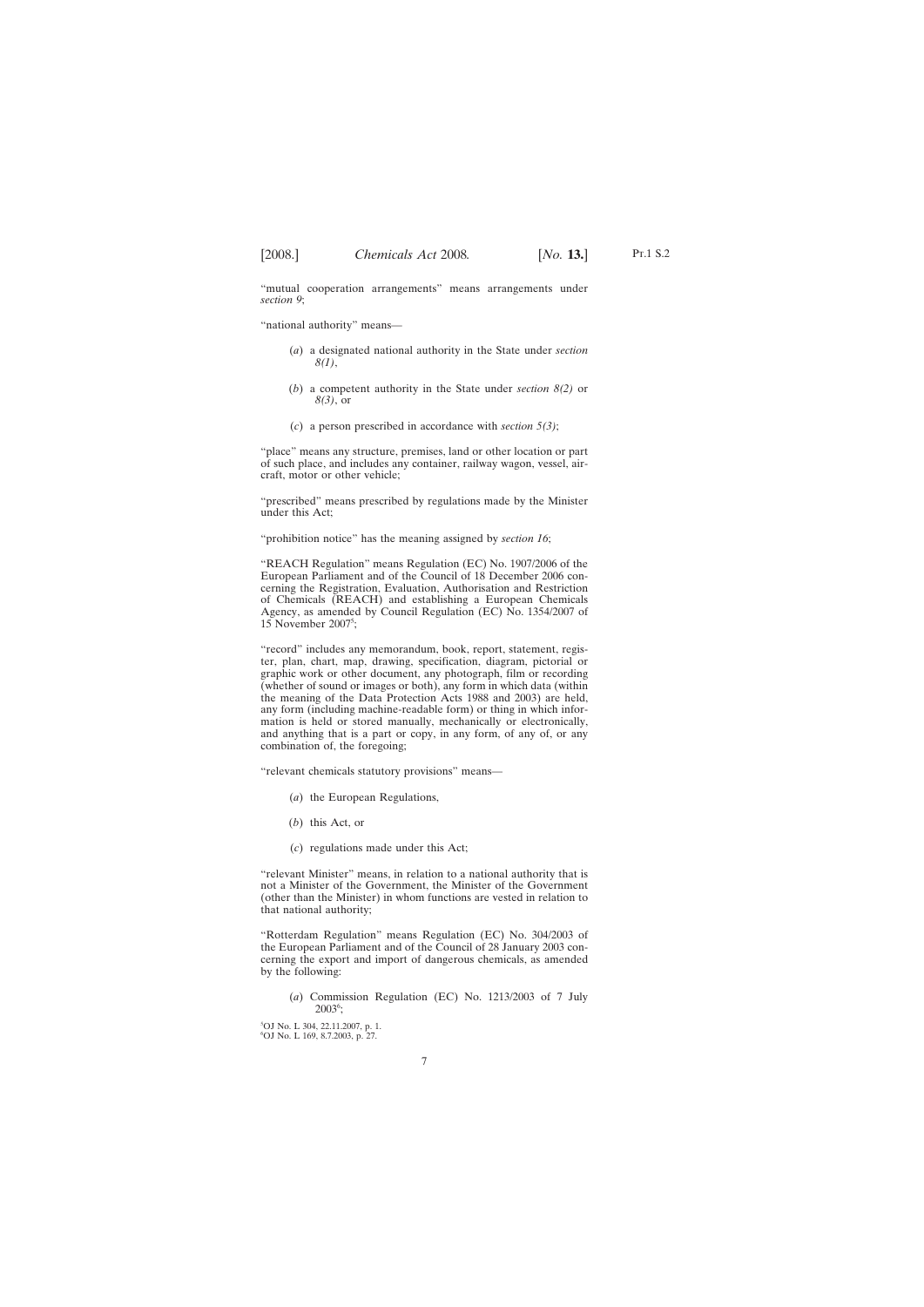<span id="page-7-0"></span>

- (*b*) Commission Regulation (EC) No. 775/2004 of 26 April  $2004^7;$
- (*c*) Commission Regulation (EC) No. 777/2006 of 23 May  $2006^{\circ};$
- (*d*) Commission Regulation (EC) No. 1376/2007 of 23 November  $2007^\circ$ ;

"special report" means a report made under *section 18*.

(2) Subject to *subsection (1)*, a word or expression that is used in this Act and is also used in a European Regulation has the same meaning in this Act that it has in that European Regulation.

- Service of notices. **3**.—(1) A notice or other document required or authorised to be served on, sent or given to a person under the relevant chemicals statutory provisions shall, subject to *subsection (2)*, be addressed to the person concerned by name, and may be served on, sent or given to the person in one of the following ways:
	- (*a*) by delivering it to the person;
	- (*b*) by leaving it at the address at which the person ordinarily resides or, in a case where an address for service has been furnished, at that address;
	- (*c*) by sending it by post in a prepaid registered letter to the address at which the person ordinarily resides or, in a case in which an address for service has been furnished, to that address;
	- (*d*) where the address at which the person ordinarily resides cannot be ascertained by reasonable inquiry and the notice or other document relates to any place of business, by delivering it to a person over the age of 16 years resident or employed at the place of business or by affixing it in a conspicuous position at or near the place of business;
	- (*e*) if the person concerned has agreed to service of notices by means of an electronic communication (within the meaning assigned by section 2 of the Electronic Commerce Act 2000), service by such means, provided that there is a facility for confirming receipt of electronic communication and that such receipt has been confirmed;
	- (*f*) where there is a facility for receiving a facsimile of the notice by electronic means at the address at which the person ordinarily resides or carries on business, by transmitting a facsimile of the notice by such means to that address, or
	- (*g*) by any other means that may be prescribed.

(2) Where a notice or other document required or authorised under the relevant chemicals statutory provisions is to be served on, sent or given to a person who is the owner or occupier of a place of business and the name of the person cannot be ascertained by

7 OJ No. L 123, 27.4.2004, p. 27. 8 OJ No. L 136, 24.5.2006, p. 9. 9 OJ No. L 307, 24.11.2007, p. 14.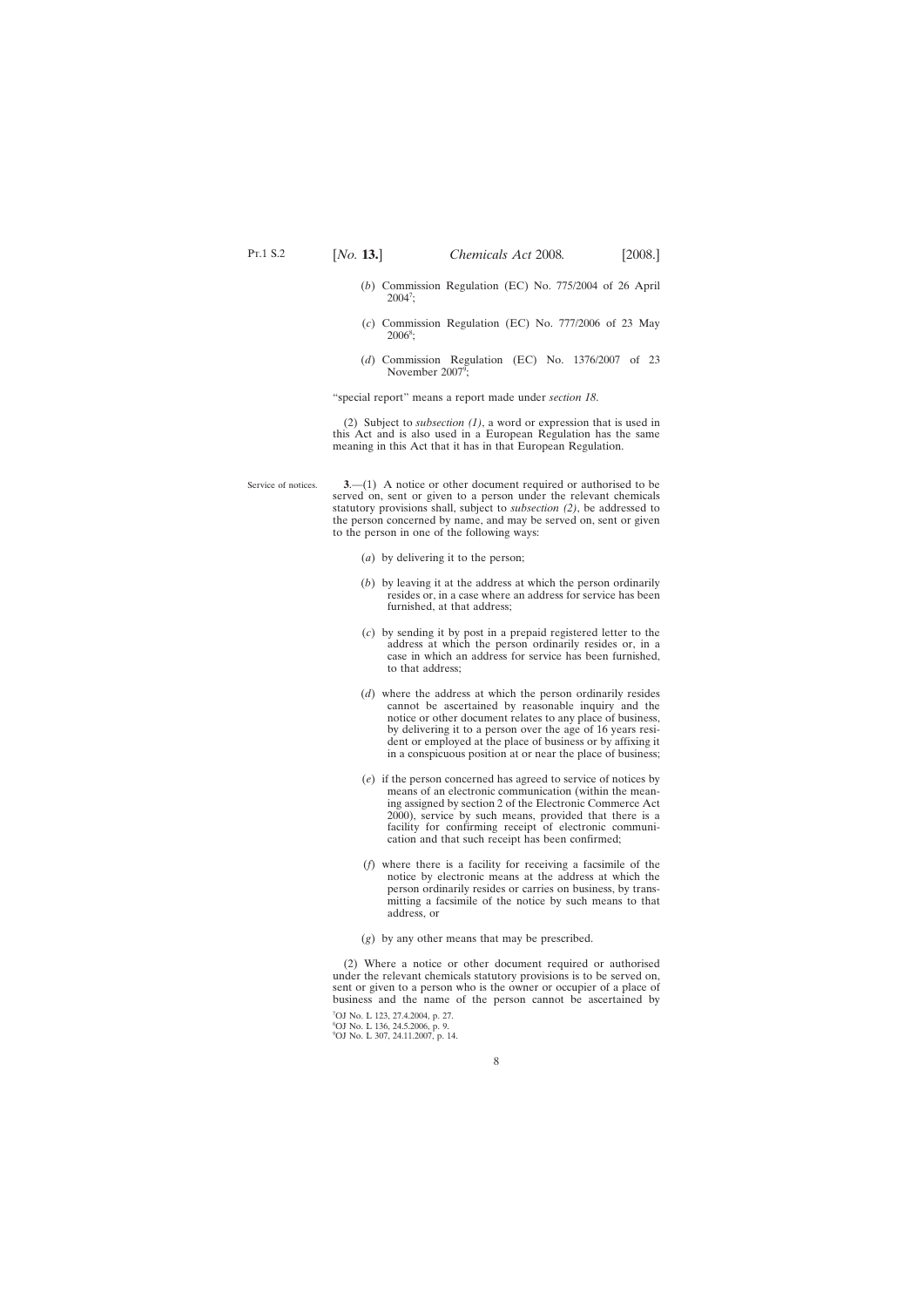<span id="page-8-0"></span>reasonable inquiry, it may be addressed to the person by using the words, "the owner" or, as the case may require, "the occupier".

(3) For the purposes of this section, a company within the meaning of the Companies Acts shall be deemed to be ordinarily resident at its registered office, and every other body corporate and every unincorporated body shall be deemed to be ordinarily resident at its principal office or place of business.

**4**.—The expenses incurred by the Minister or any other Minister Expenses. of the Government in the administration of this Act shall, to such extent as may be sanctioned by the Minister for Finance, be paid out of moneys provided by the Oireachtas.

### PART 2

### Regulations and Codes of Practice

**5.**—(1) The Minister may by regulations provide for any matter Regulations. referred to in this Act as prescribed or to be prescribed.

(2) The Minister may make regulations for the purpose of giving effect to a provision of the treaties governing the European Communities, or an act adopted by an institution of the European Communities, relating to—

- (*a*) the manufacture, export, import, placing on the market, testing, storage, transport, use or disposal of chemicals, or
- (*b*) the control of major accident hazards relating to chemicals and the prevention of accidents involving chemicals or the minimisation of the effects of such hazards or accidents on persons and the environment.

(3) Without prejudice to the generality of *subsection (2)*, regulations under that subsection may—

- (*a*) contain such incidental, supplementary and consequential provisions as appear to the Minister to be necessary for the purposes of the regulations (including provisions repealing, amending or applying, with or without modification, other law, exclusive of this Act, the Act of 1972 and the European Communities Act 2007),
- (*b*) make provision in relation to—
	- (i) the classification, labelling and packaging of chemicals, and
	- (ii) the establishment and maintenance of such registers, and keeping of such records, as may be specified in the regulations,
- (*c*) apply either generally or to such class or classes of chemicals, persons, places or activities as may be specified in the regulations, and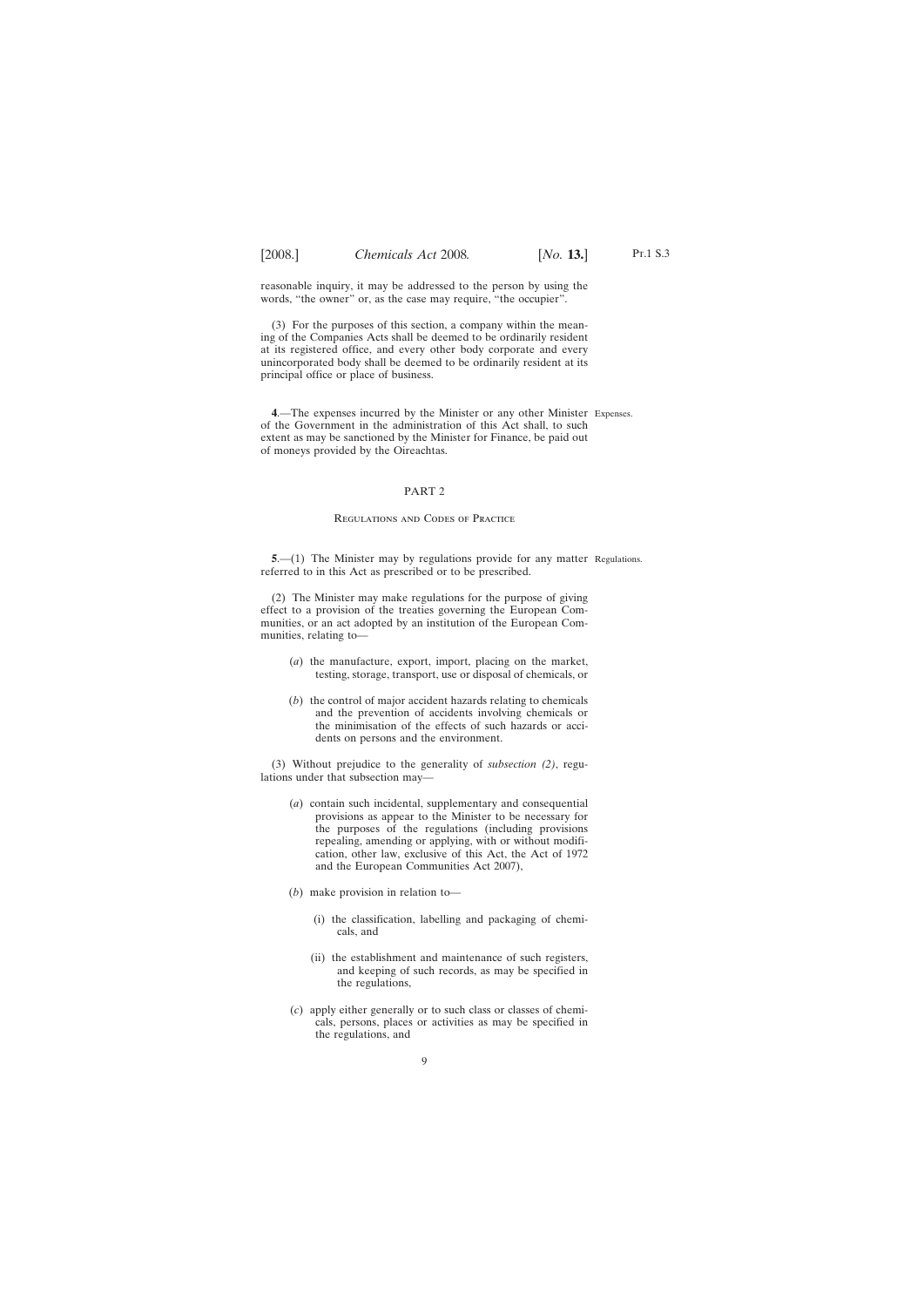<span id="page-9-0"></span>(*d*) prescribe persons to perform the functions of a national authority for the purposes of the regulations and the provision of the treaties governing the European Communities or act adopted by an institution of the European Communities to which the regulations give effect.

(4) Where the Minister proposes to make regulations under this Act, upon a proposal from the Authority, he or she shall consult with the Authority before making the regulations.

(5) The Minister shall, before making regulations under *subsection (2)(a)*, obtain the consent of—

- (*a*) the Minister for Agriculture, Fisheries and Food,
- (*b*) the Minister for the Environment, Heritage and Local Government, and
- (*c*) the Minister for Finance,

to the making of the regulations.

(6) The Minister shall, before making regulations under *subsection (2)(b)*, obtain the consent of—

- (*a*) the Minister for the Environment, Heritage and Local Government,
- (*b*) the Minister for Health and Children,
- (*c*) the Minister for Justice, Equality and Law Reform, and
- (*d*) the Minister for Transport,

to the making of the regulations.

(7) In this section "chemical" includes a dangerous substance within the meaning of—

- (*a*) Council Directive 96/82/EC of 9 December 199610 on the control of major accident hazards involving dangerous substances, and
- (*b*) Council Directive  $67/548/EEC$  of 27 June  $1967<sup>11</sup>$  on the approximation of laws, regulations and administrative provisions relating to the classification, packaging and labelling of dangerous substances.

Reviews of, and proposals regarding, relevant chemicals statutory provisions.

- **6**.—(1) The Authority shall—
	- (*a*) undertake such reviews of the operation of the relevant chemicals statutory provisions as the Minister may direct, or as the Authority considers appropriate, and
	- (*b*) submit to the Minister any proposals that it considers appropriate, or as the Minister may direct, relating to the relevant chemicals statutory provisions.

(2) Before submitting proposals under *subsection (1)* to the Minister, the Authority shall consult any other person or body—

10OJ No. L 10, 14.1.1997, p. 13. <sup>11</sup>OJ No. L 196, 16.8.1967, p. 1.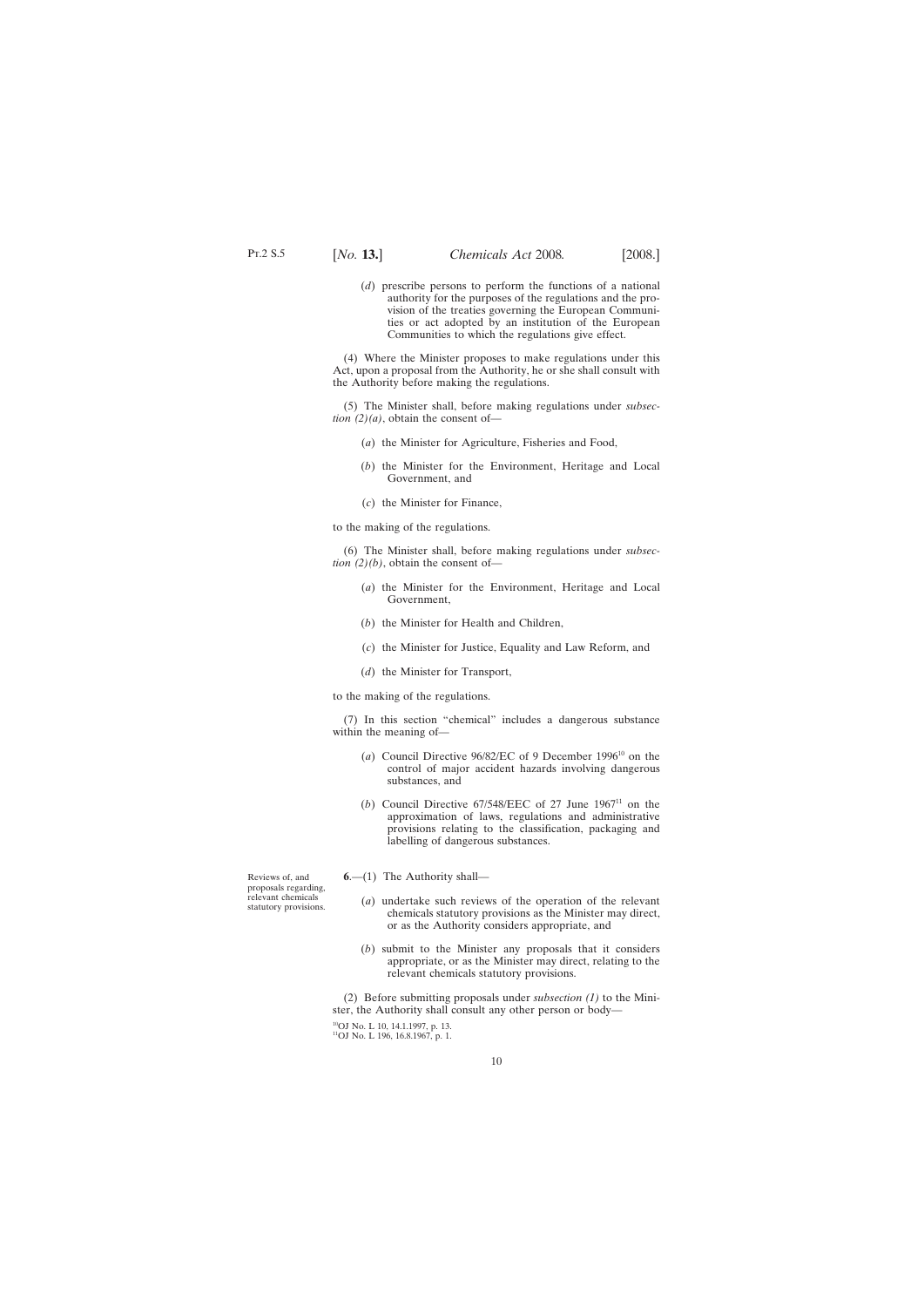- <span id="page-10-0"></span>(*a*) that appears to the Authority to be appropriate having regard to the proposals to be submitted, or
- (*b*) as directed by the Minister.

**7.** (1) For the purpose of providing practical guidance as regards Codes of practice. compliance with the relevant chemicals statutory provisions the Authority—

- (*a*) may, and if so requested by the Minister, shall prepare and publish codes of practice, and
- (*b*) may approve a code of practice made or published by any other body.

(2) Before publishing or approving a code of practice under this section, the Authority—

- (*a*) shall obtain the consent of the Minister,
- (*b*) may publish in such manner as the Authority considers appropriate a draft of the code of practice and shall give persons, including any national authority concerned and the relevant Minister, 28 days from the date of publication of the draft code within which to make written representations to the Authority in relation to the draft code, or such further period, not exceeding 28 days, as the Authority in its discretion thinks fit, and
- (*c*) following consultation and, where relevant, having considered the representations, if any, made, shall submit the draft code to the Minister for his or her consent to its publication or approval under this section, with or without modification.

(3) Where the Authority publishes or approves a code of practice, it shall publish a notice of such publication or approval in such manner as it considers appropriate and in *Iris Oifigiu´il* and that notice shall—

- (*a*) identify the code of practice,
- (*b*) specify the matters relating to the protection of health and the environment or the relevant chemicals statutory provisions in respect of which the code of practice is published or approved of, and
- (*c*) specify the date on which the code of practice shall come into operation.

(4) The Authority may, with the consent of the Minister and following consultation with—

- (*a*) any other person or body that the Authority considers appropriate, and
- (*b*) any national authority concerned and the relevant Minister,

amend or revoke any code of practice prepared and published by it under this section, or withdraw its approval of any code of practice approved by it under this section.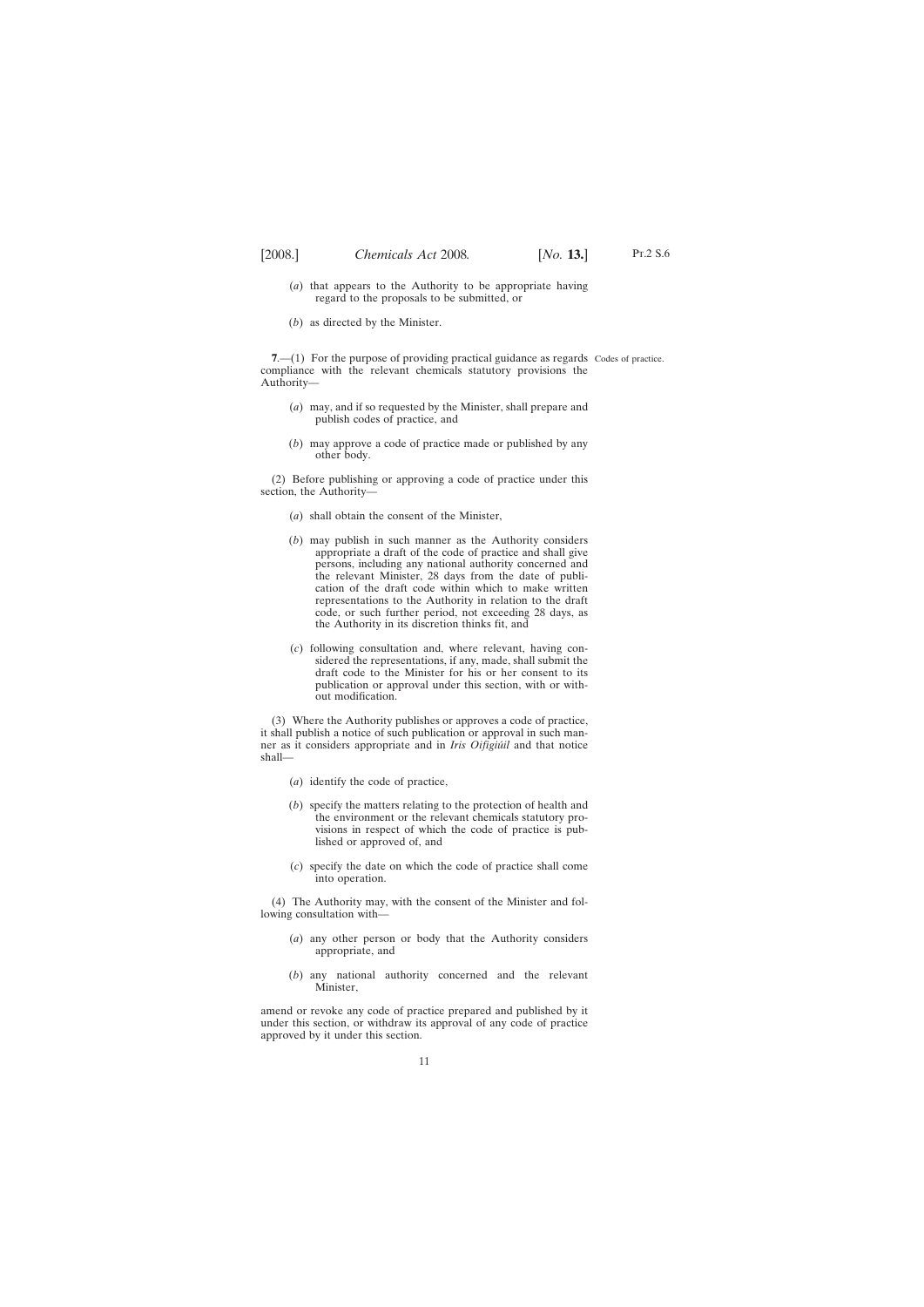<span id="page-11-0"></span>(5) The Authority shall, where the Minister directs—

- (*a*) amend or revoke any code of practice prepared and published by it under this section, or
- (*b*) withdraw its approval of any code of practice approved by it under this section.

(6) Where the Authority amends or revokes, or withdraws its approval of, a code of practice under this section, it shall publish notice of the amendment, revocation or withdrawal in such manner as it considers appropriate and in *Iris Oifigiúil*.

(7) The Authority shall publish on the internet and make available for public inspection without charge at its principal office during normal working hours—

- (*a*) a copy of each code of practice published or approved by it, and
- (*b*) where a code of practice has been amended, a copy of the code as so amended.

(8) In this section "approved" means approved in writing by the Authority or conforming with a specification in writing by the Authority.

### PART 3

### NATIONAL AUTHORITIES

National authorities.

**8**.—(1) The following are designated national authorities in the State for the purposes of the Rotterdam Regulation:

- (*a*) the Authority;
- (*b*) the Revenue Commissioners, for the purposes only of Article 17 of that Regulation;
- (*c*) the Minister for Agriculture, Fisheries and Food, in respect of pesticides (other than for the purposes of the said Article 17).

(2) The following are competent authorities in the State for the purposes of the Detergents Regulation:

- (*a*) the Authority;
- (*b*) the Environmental Protection Agency, in respect of matters relating to biodegradability of surfactants in detergents;
- (*c*) the Minister for Health and Children, for the purposes only of Article 9(3) of that Regulation;
- (*d*) the Irish National Accreditation Board, for the purposes only of Article 8(2) and (3) of that Regulation.

(3) The following are competent authorities in the State for the purposes of the REACH Regulation: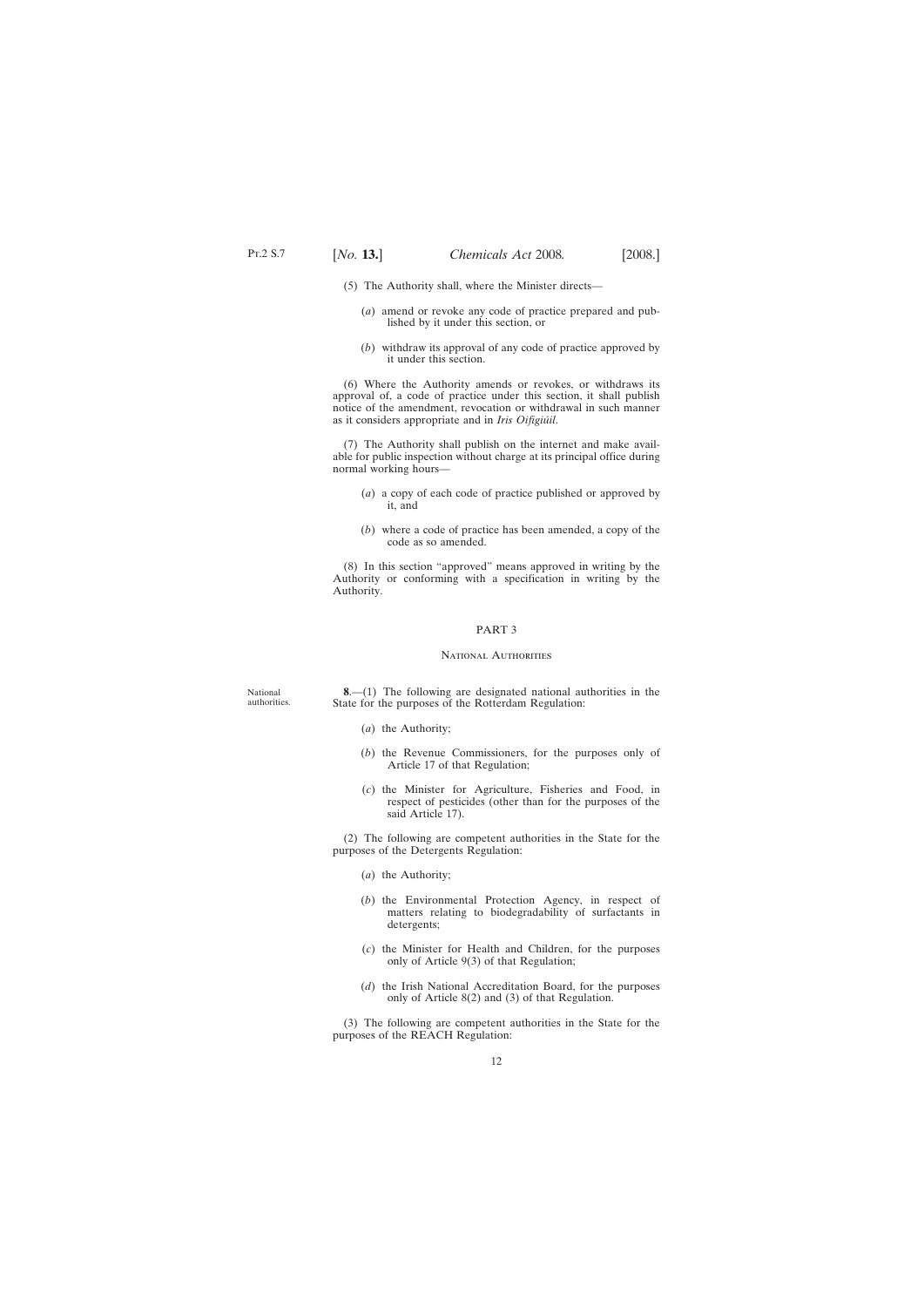- <span id="page-12-0"></span>(*a*) the Authority;
- (*b*) subject to *paragraph (c)*, the Minister for Agriculture, Fisheries and Food, in respect of pesticides;
- (*c*) the Environmental Protection Agency, in respect of the prevention of environmental pollution.

(4) A national authority (other than the Authority) shall, in accordance with such guidelines (if any) as may be given to that national authority by the Authority—

- (*a*) make adequate arrangements for the performance of its functions under the relevant chemicals statutory provisions,
- (*b*) keep appropriate records, and
- (*c*) furnish to the Authority—
	- (i) a report within 2 months after the end of each year in accordance with *subsection (5)*, and
	- (ii) such other reports and information relating to the performance of its functions as the Authority may, from time to time, require, or as may be prescribed.

(5) The report referred to in *subsection*  $(4)(c)(i)$  shall be in a form agreed with the Authority and include—

- (*a*) information on the performance of the national authority of its functions, and
- (*b*) such other information that the national authority considers appropriate, or as the Authority may require.
- (6) In this section—

"environmental pollution" has the meaning assigned to it by section 4 (inserted by section 6 of the Protection of the Environment Act 2003) of the Environmental Protection Agency Act 1992, subject to the modification that references in subsection (2) thereof to "substances, heat or noise" be construed as references to "chemicals";

"Irish National Accreditation Board" means the committee commonly known by that name established pursuant to section 10 (amended by section 46 of the Industrial Development (Enterprise Ireland) Act 1998) of the Industrial Development Act 1993;

"pesticides" has the meaning assigned to it by Article 3(4) of the Rotterdam Regulation.

**9.**—(1) National authorities shall cooperate with each other in the Cooperation performance of their functions under the relevant chemicals statu-arrangements.tory provisions.

(2) A national authority may, for the purposes of *subsection (1)*, enter into arrangements with other national authorities.

(3) Without prejudice to the generality of *subsection (2)*, an arrangement under that subsection may make provision in relation to—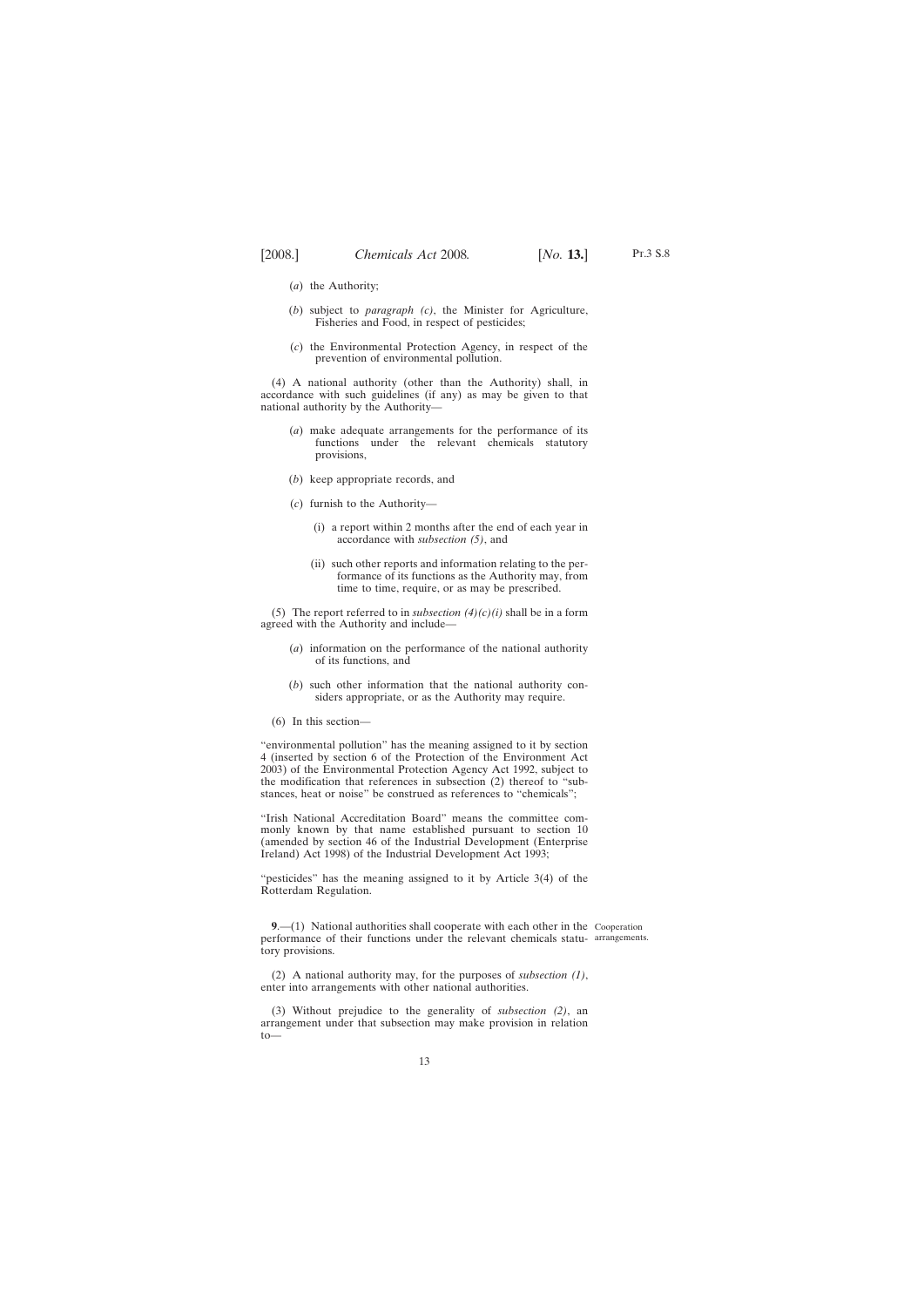- <span id="page-13-0"></span>(*a*) the carrying out of inspections, checks, examinations and investigations by the national authorities that are parties to the arrangement,
- (*b*) the exchange of information by such national authorities in relation to the activities referred to in *paragraph (a)* and such other activities of those authorities as are specified in the arrangement,
- (*c*) advising national authorities that are parties to the arrangement of suspected offences under any of the relevant chemicals statutory provisions, and
- (*d*) the carrying out jointly by 2 or more national authorities of activities referred to in *paragraph (a)*.

(4) For the purposes of the European Regulations, a national authority (other than a Minister of the Government) may, with the consent of the Minister and any other relevant Minister, enter into an arrangement (in this section referred to as a "mutual cooperation arrangement") with an external authority.

(5) For the purposes of the European Regulations, a national authority who is a Minister of the Government may enter into an arrangement (in this section also referred to as a "mutual cooperation arrangement") with an external authority.

- (6) A mutual cooperation arrangement may—
	- (*a*) make provision in relation to any of the matters referred to in *paragraphs (b)* and *(c)* of *subsection (3)*, and accordingly those paragraphs shall apply in relation to a mutual cooperation arrangement subject to the modification that references to "national authority" shall be construed as including references to "external authority", and
	- (*b*) provide that officers of an external authority may accompany an inspector when he or she performs functions in furtherance of a mutual cooperation arrangement to which that external authority is a party.

(7) A mutual cooperation arrangement shall not have effect unless it is approved by order made by the Minister.

(8) In this section "external authority" means a person standing appointed to be—

- (*a*) a designated national authority in a Member State for the purposes of the Rotterdam Regulation, or
- (*b*) a competent authority in a Member State for the purposes of the Detergents Regulation or the REACH Regulation.

Fees for services.

**10**.—(1) Subject to the approval of the Minister and the Minister for Finance and in consultation with any other relevant Minister, a national authority may—

- (*a*) determine the amount of such fees as it considers appropriate in consideration of—
	- (i) the performance by that national authority of its functions, and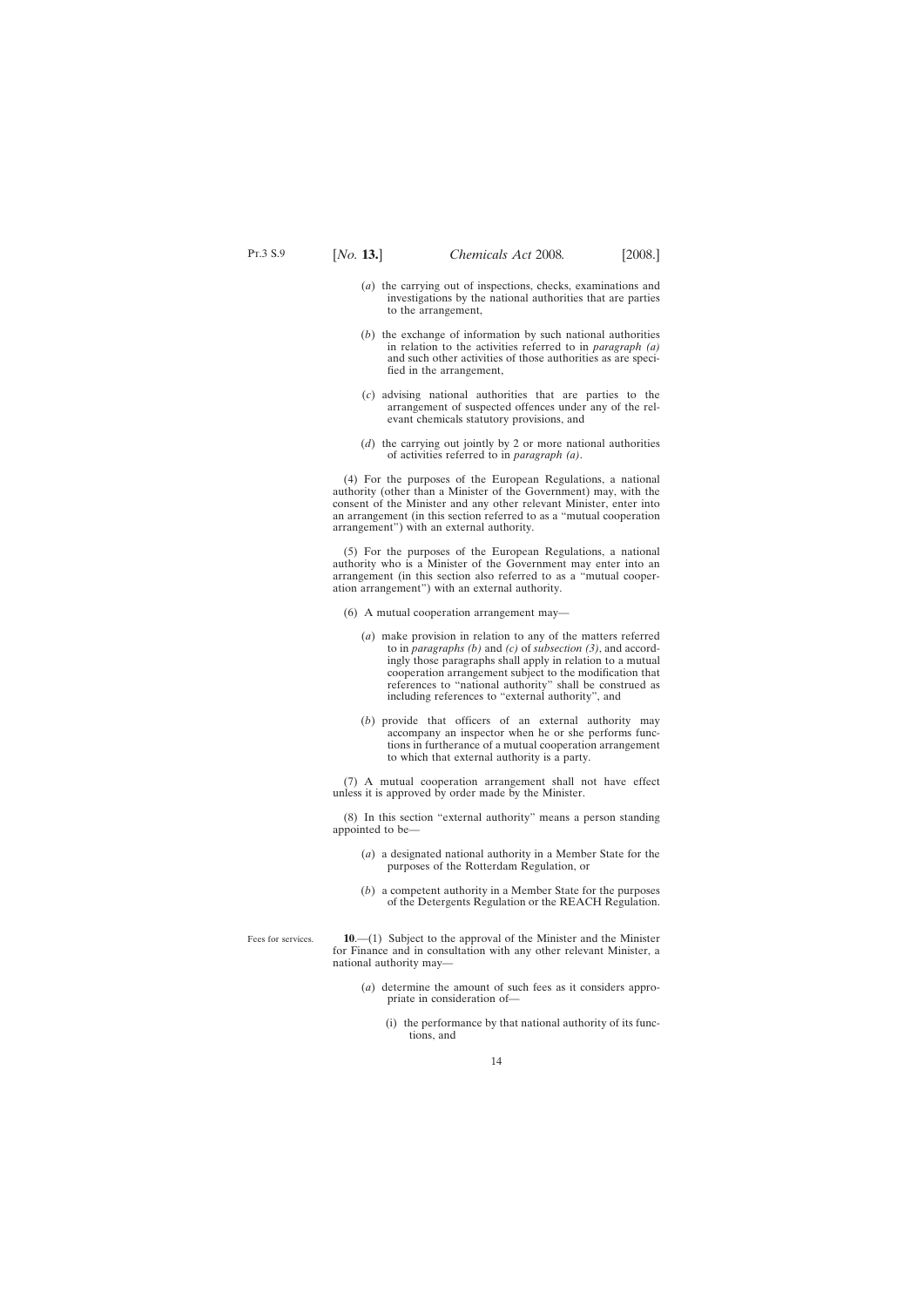- <span id="page-14-0"></span>(ii) the provision by it of services (other than a service consisting of the provision of advice to the Minister, to another Minister of the Government or to another national authority),
- (*b*) exempt from the payment of fees in different circumstances or classes of circumstances or for different cases or classes of cases, or for the waiver, remission or refund (in whole or in part) of fees,
- (*c*) sell anything produced, published or developed by it, or in cooperation with, another national authority, and
- (*d*) enter into contracts upon such terms and conditions as it considers appropriate (including terms and conditions relating to payments to another national authority) for the further development and commercial exploitation of anything produced, published or developed by it,

and shall record receipts from such fees, sales or payments as income.

(2) A national authority shall make available on request and free of charge, details of fees determined under this section.

(3) Fees, prices and payments referred to in this section in respect of functions performed, services provided, activities carried on or things sold, shall not, save with the prior approval of the Minister, in consultation with any other relevant Minister, be less than the cost of the performance of the function, the provision of the service, the carrying on of the activity or the production, publication or development of the thing, as the case may be.

(4) A national authority may recover any amount due and owing to it under this section from the person by whom it is payable as a simple contract debt in any court of competent jurisdiction.

### PART 4

#### **ENFORCEMENT**

**11**.—(1) A national authority may appoint such and so many per-Appointment of sons as it considers appropriate to be inspectors for the purposes of inspectors.the enforcement of all or any of the relevant chemicals statutory provisions within its relevant area of responsibility in accordance with *section 8*.

(2) An inspector appointed under this section shall be furnished with a certificate of his or her appointment as an inspector by that national authority.

(3) When exercising a power conferred on him or her by this section, an inspector shall, if requested by a person affected, produce the certificate of his or her appointment or a copy of it to that person and a form of personal identification.

(4) An appointment under this section shall cease when the national authority that made the appointment revokes the appointment.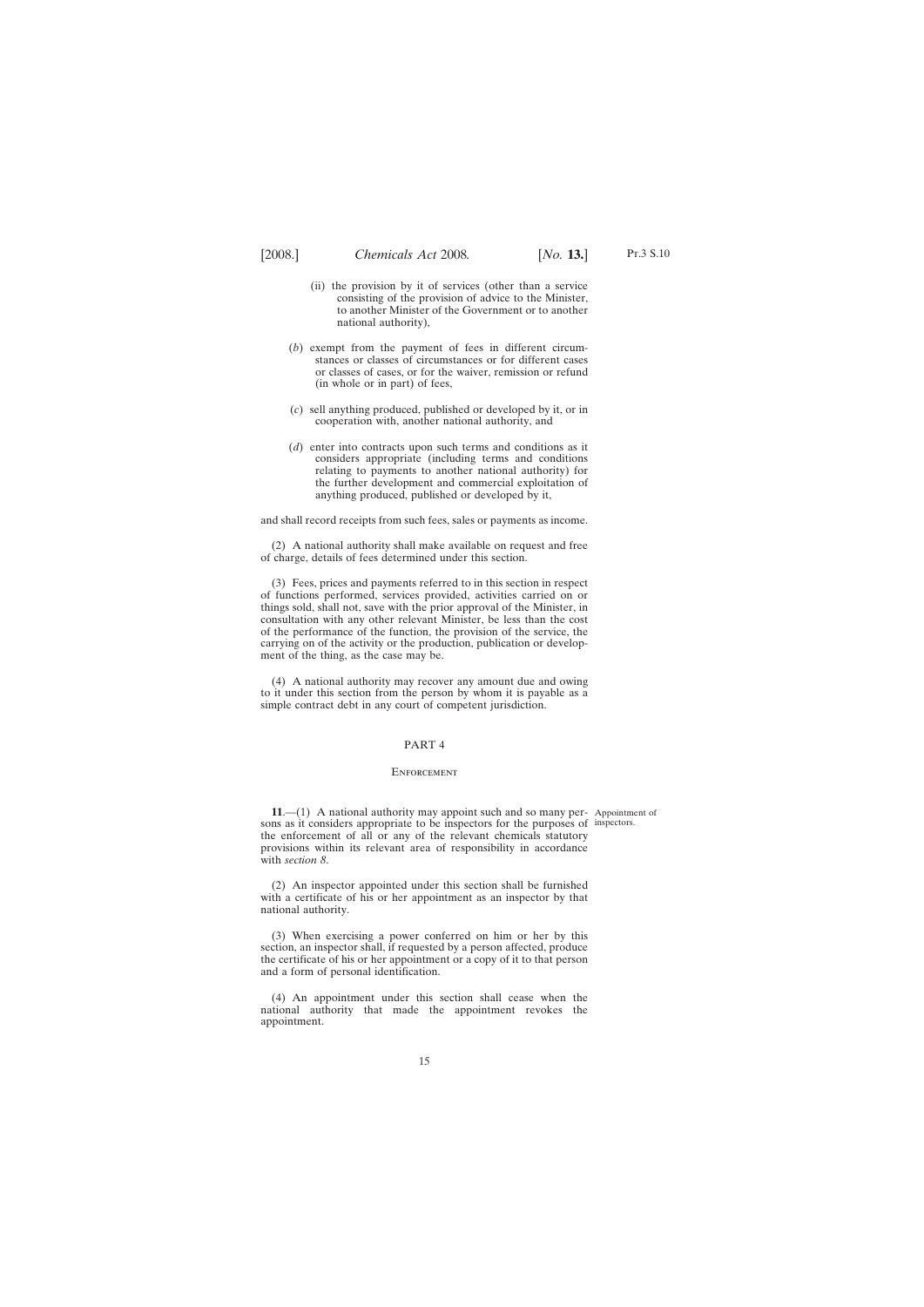<span id="page-15-0"></span>Powers of inspectors.

**12**.—(1) An inspector shall, for the purposes of the relevant chemicals statutory provisions, have power to do any one or more of the following:

- (*a*) subject to *subsection (5)*, at any time enter, inspect, examine and search any place to which the inspector has reasonable grounds for believing that the relevant chemicals statutory provisions apply;
- (*b*) inquire into, search, examine and inspect—
	- (i) any place referred to in *paragraph (a)*,
	- (ii) any activity, installation, process, procedure or matter at that place, and
	- (iii) any chemicals or records relating to it,

to ascertain whether the relevant chemicals statutory provisions have been or are being complied with and, for that purpose, take with him or her and use any equipment or materials he or she considers necessary;

- (*c*) require that that place and anything at it be left undisturbed for so long as is reasonably necessary for the purpose of any search, examination, investigation, inspection or inquiry under the relevant chemicals statutory provisions;
- (*d*) require the person in charge to produce to the inspector—
	- (i) any chemical to which the relevant chemicals statutory provisions apply which is in the possession or under the control of such person, and
	- (ii) any records and, in the case of such information in a non-legible form, to reproduce it in a legible form and to give to the inspector such information as the inspector may reasonably require in relation to any entries in those records;
- (*e*) inspect and take copies of or extracts from any such records or any electronic information system at that place, including in the case of information in a non-legible form, copies of or extracts from such information in a permanent legible form or require that such copies be provided;
- (*f*) require a person at that place by whom or on whose behalf a computer is or has been used to produce or store records or any person having control of, or otherwise concerned with the operation of the computer, to afford the inspector access thereto and all reasonable assistance as the inspector may require;
- (*g*) remove from that place and retain the records (including documents stored in a non-legible form) and copies taken and detain the records for such period as the inspector reasonably considers to be necessary for further examination or until the conclusion of any legal proceedings;
- (*h*) require that records at that place be maintained for such period as may be reasonable;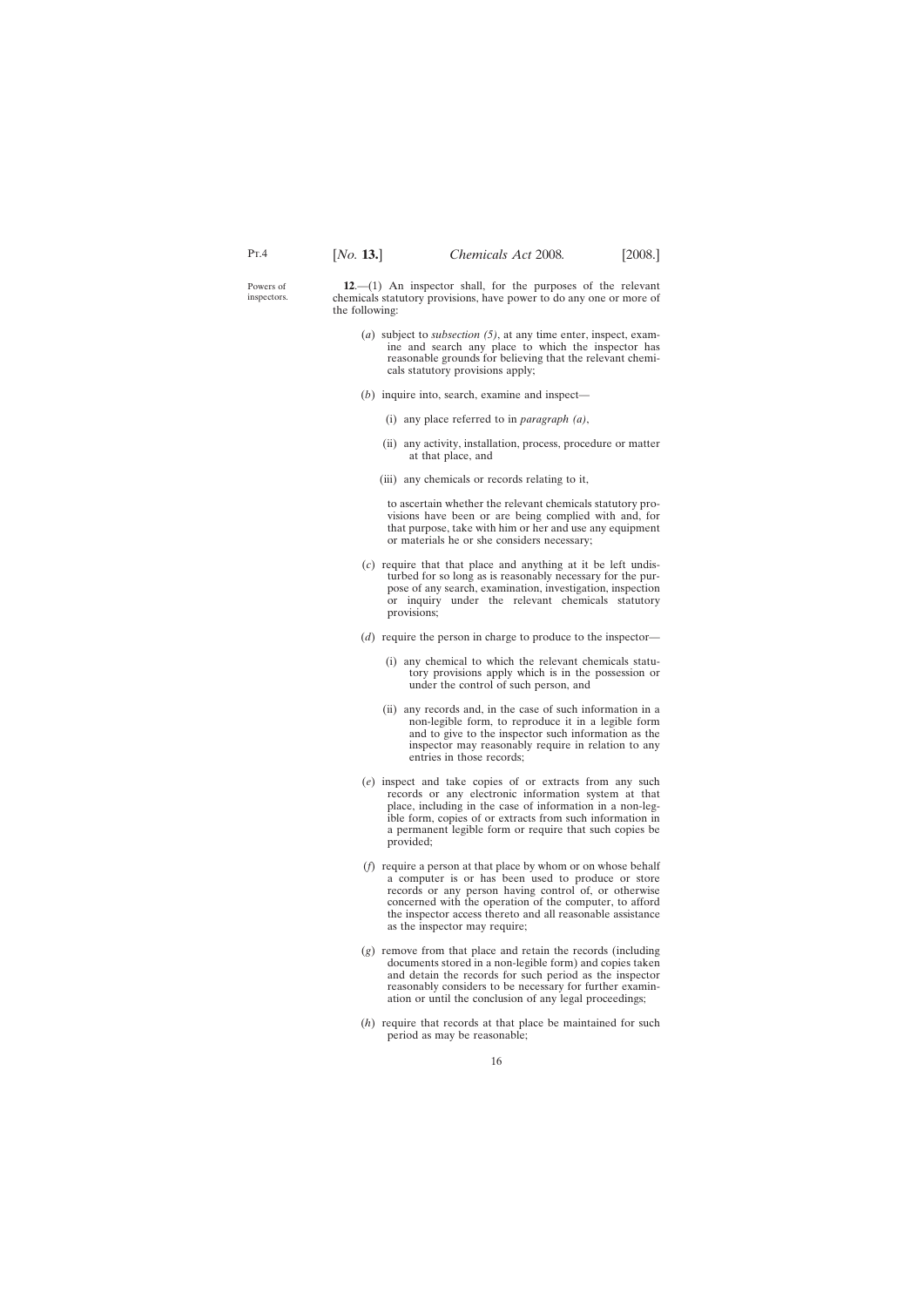- (*i*) require the person in charge to give the inspector such information as the inspector may reasonably require for the purposes of any search, examination, investigation, inspection or inquiry under the relevant chemicals statutory provisions;
- (*j*) require the person in charge to give the inspector such assistance and facilities within the person's power or control as are reasonably necessary to enable the inspector to exercise any of his or her powers under the relevant chemicals statutory provisions;
- (*k*) require by notice, at a time and place specified in the notice, any person (including the person in charge) to give the inspector any information that the inspector may reasonably require in relation to the place, any chemical, activity, installation or procedure at the place, and to produce to the inspector any records that are under that person's power or control;
- (*l*) examine any person whom the inspector reasonably believes to be able to give to the inspector information relevant to any search, examination, investigation, inspection or inquiry under the relevant chemicals statutory provisions and require the person to answer such questions as the inspector may ask relative to the search, examination, investigation, inspection or inquiry and to sign a declaration of the truth of the answers;
- (*m*) require that any procedure be followed for the purposes of any search, examination, investigation, inspection or inquiry under the relevant chemicals statutory provisions;
- (*n*) take any measurements or photographs or make any tape, electrical or other recordings that the inspector considers necessary for the purposes of any search, examination, investigation, inspection or inquiry under the relevant chemicals statutory provisions;
- (*o*) take samples of air, soil, water or waste at or near that place;
- (*p*) where appropriate, install, use and maintain at that place monitoring instruments, systems and seals for the purposes of the relevant chemicals statutory provisions;
- (*q*) there, or at any other place, carry out, or have carried out, such testing, examination or analysis of any chemical found at that place, as he or she reasonably considers to be necessary, and for that purpose—
	- (i) require the person in charge to supply the inspector without charge any chemical or samples thereof, or
	- (ii) remove any chemical or samples thereof;
- (*r*) cause any chemical found at that place in respect of which there has been or there appears to the inspector to have been a contravention of the relevant chemicals statutory provisions, to be subjected to any testing, examination or analysis in accordance with *paragraph (q)* (but not so as to damage or destroy it unless this is necessary for the purposes of the relevant chemicals statutory provisions)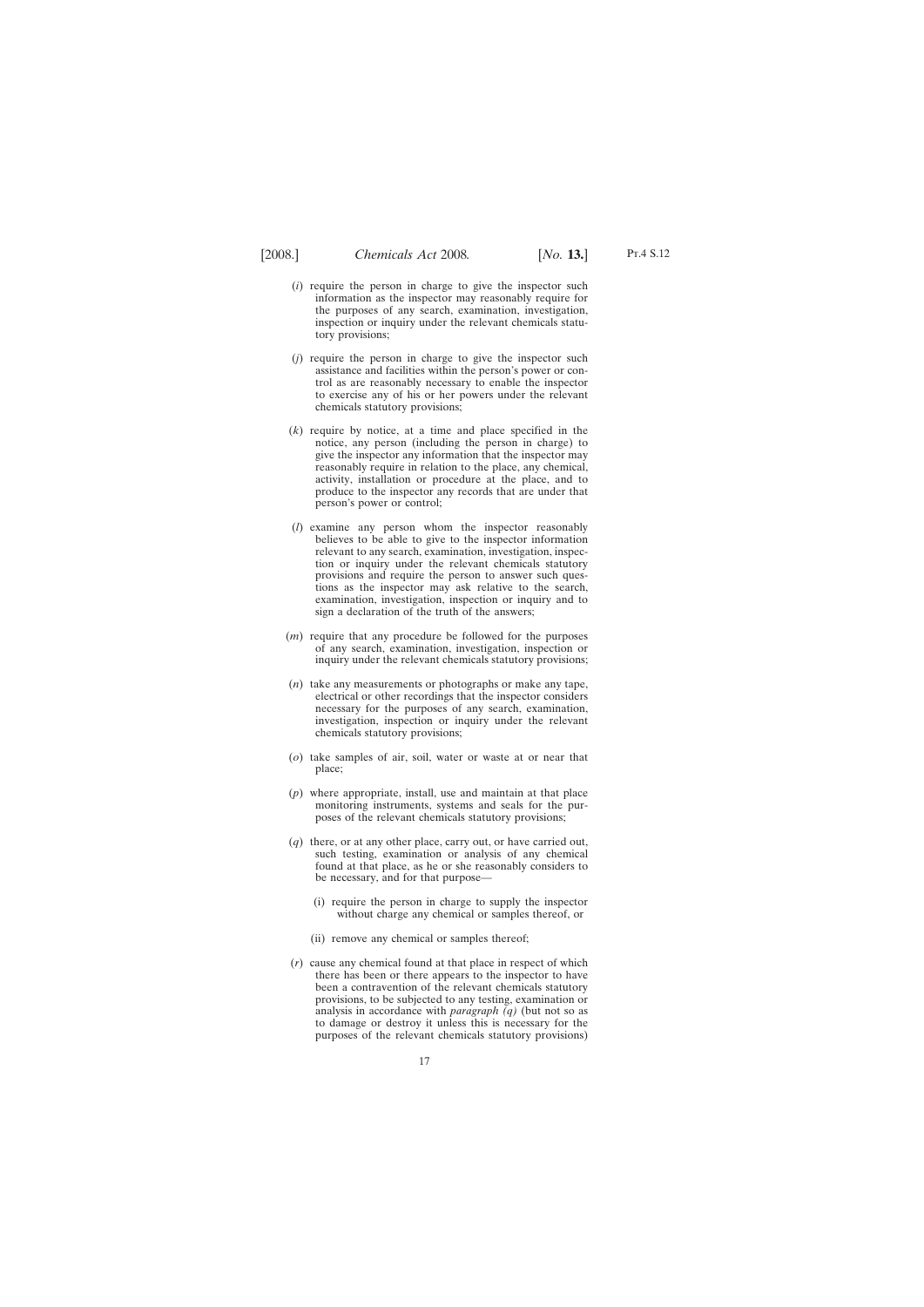and where an inspector proposes to exercise the power conferred by this subsection in the case of a chemical found at any place, he or she shall, if so requested by the person in charge, cause anything that is to be done by virtue of that power to be done in the presence of that person;

- (*s*) remove and retain for such period as is necessary any chemical found at that place for all or any of the following purposes:
	- (i) to examine or arrange for the examination, testing or analysis of the chemical;
	- (ii) to ensure that it is not tampered with before the examination of it under *subparagraph (i)* is completed;
	- (iii) to ensure that it is available for use as evidence in any proceedings;
- (*t*) where necessary—
	- (i) require the disposal of a chemical in respect of which there has been or there appears to the inspector to have been a contravention of the relevant chemicals statutory provisions at the expense of the person in charge, or remove that chemical and arrange for it to be disposed of at the expense of the person in charge, and
	- (ii) require that such disposal shall be—
		- (I) such as will prevent the chemical from being used or placed on the market, and
		- (II) in compliance with requirements under the Waste Management Acts 1996 to 2003;
- (*u*) require the removal from the market of a chemical by the person who has placed that chemical on the market, where it appears to the inspector that, in relation to that chemical, the relevant chemicals statutory provisions have been contravened.

(2) Where a chemical is found at a place, and an inquiry is made by an inspector in the course of a search, examination, investigation or inspection as to the identity of the person who supplied that chemical, the person in charge shall give the inspector the name and address of the supplier from whom the chemical was purchased or otherwise obtained.

(3) Before exercising any of the powers conferred by *paragraphs (q)* to *(t)* of *subsection (1)*, an inspector shall, in so far as it is practicable, consult such persons as appear to him or her to be appropriate for the purpose of ascertaining what dangers, if any, there may be in doing what he or she proposes to do under those paragraphs.

(4) Where under the powers conferred by *subsection (1)(s)*, an inspector removes and retains any chemical found at a place, he or she shall, in so far as is practicable, take a sample thereof and give it to the person in charge, marked by the inspector in a manner sufficient to identify it.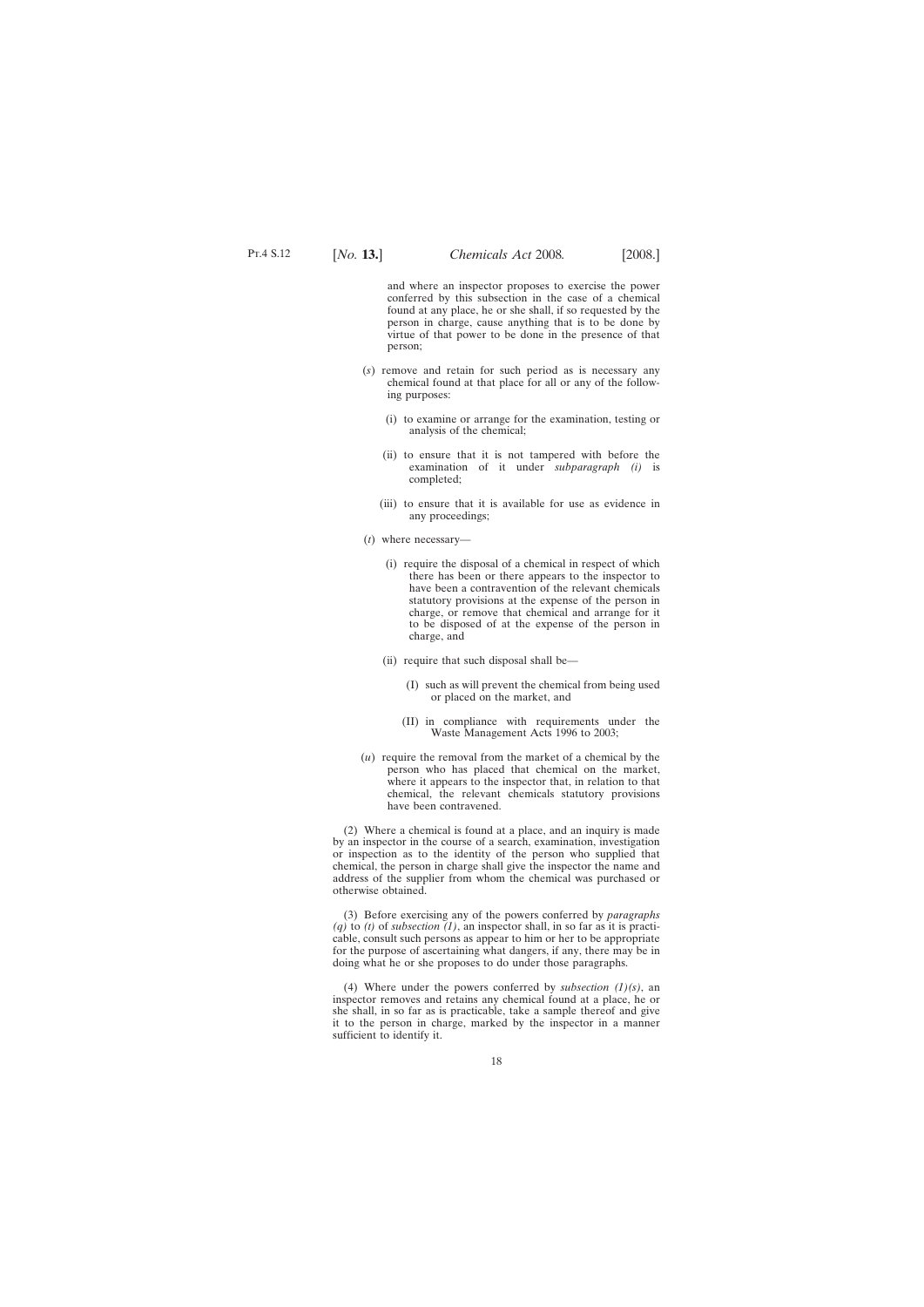(5) An inspector shall not enter a dwelling other than—

- (*a*) with the consent of the occupier, or
- (*b*) in accordance with a warrant of the District Court issued under *subsection (8)* authorising such entry.

(6) A national authority may authorise any other person as it considers appropriate to accompany an inspector in the performance of his or her functions.

(7) Where an inspector in the exercise of his or her powers under this section is prevented from entering any place, an application may be made to the District Court for a warrant under *subsection (8)* authorising such entry.

(8) Without prejudice to the powers conferred on an inspector by or under any other provision of this section, if a judge of the District Court is satisfied by information on oath of an inspector that there are reasonable grounds for believing that—

- (*a*) there are any chemicals at any place or any records (including documents stored in a non-legible form) or information, relating to a place, that the inspector requires to inspect for the purposes of the relevant chemicals statutory provisions, held at any place, or
- (*b*) there is, or such an inspection is likely to disclose, evidence of a contravention of the relevant chemicals statutory provisions,

the judge may issue a warrant authorising an inspector, accompanied by such other inspectors or such other competent persons as may be appropriate or members of the Garda Síochána as may be necessary, at any time or times, within one month from the date of issue of the warrant, on production of the warrant if requested, to enter the place, if necessary by the use of reasonable force, and perform the functions conferred on an inspector by or under the relevant chemicals statutory provisions.

(9) Where an inspector has reasonable grounds for apprehending any serious obstruction in the performance of his or her functions or otherwise considers it necessary, he or she may be accompanied by a member of the Garda Síochána or any other person authorised by a national authority, when performing any functions conferred on him or her by or under the relevant chemicals statutory provisions.

(10) A statement or admission made by a person pursuant to a requirement under *subsection (1)(i)*, *(k)* or *(l)* shall not be admissible in proceedings brought against that person for an offence (other than an offence under *section 29(9)*).

(11) Where an inspector, upon reasonable grounds, believes that a person has committed an offence under the relevant chemicals statutory provisions he or she may require that person to provide him or her with his or her name and the address at which he or she ordinarily resides.

(12) In this section "person in charge" means, in relation to a place—

(*a*) the person under whose direction and control the activities at that place are being conducted, or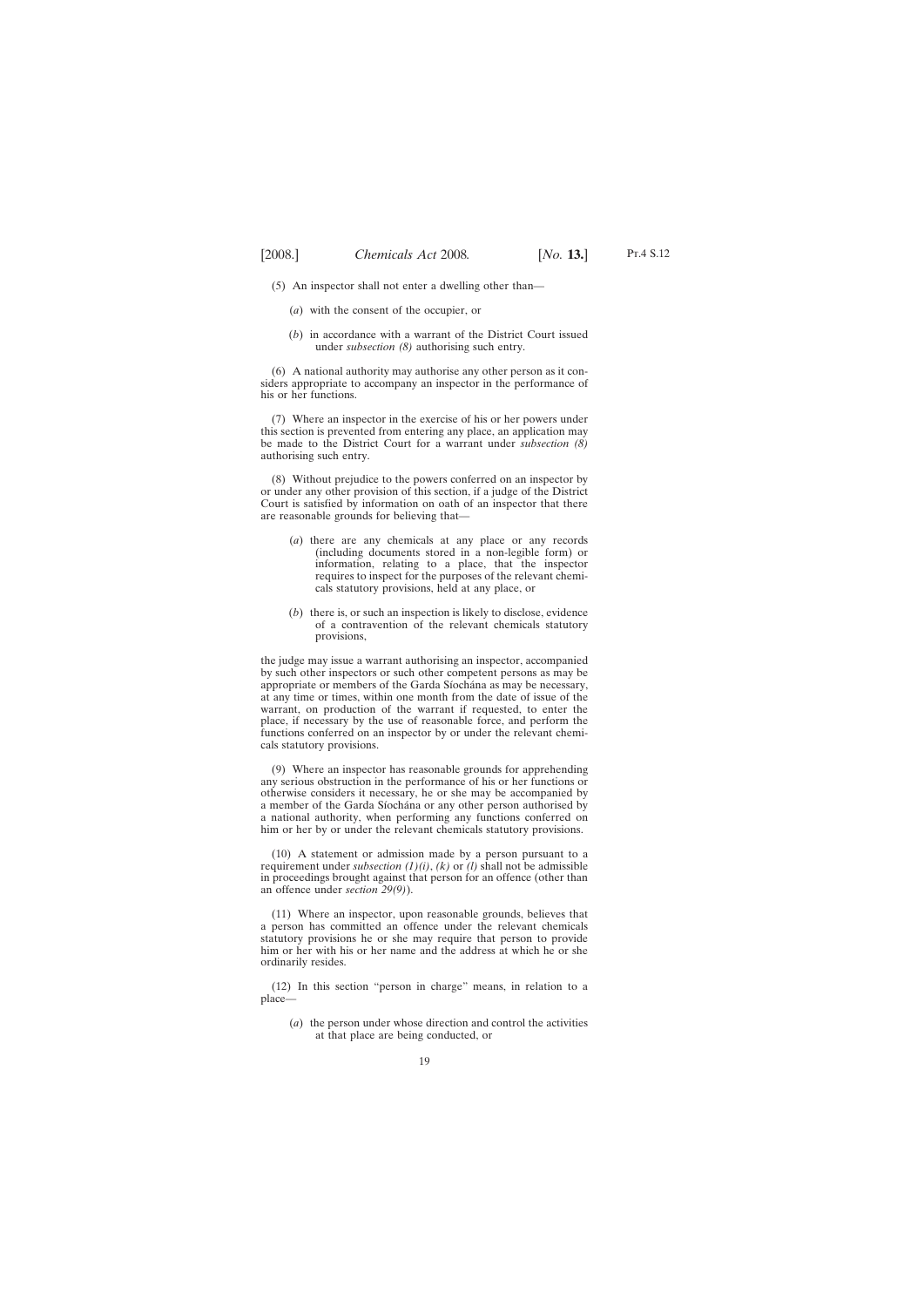(*b*) the person whom the inspector has reasonable grounds for believing is in control of that place.

<span id="page-19-0"></span>Immunity and indemnification.

Directions for improvement plan.

**13**.—(1) None of the following persons, that is to say, a national authority, an inspector, or a member or a member of staff of a national authority shall be liable in damages in respect of any act done or omitted to be done by it or him or her in the performance, or purported performance, of that person's functions, unless the act or omission concerned was done in bad faith.

(2) A national authority shall, subject to the provisions of any enactment or rule of law, indemnify an inspector appointed by that national authority, or a member or member of staff of that national authority, in respect of any act done or omitted to be done by him or her in the performance, or purported performance, of his or her functions as such inspector, member or member of staff, unless the act or omission concerned was done in bad faith.

**14**.—(1) Where an inspector is of the opinion that there is occurring or likely to occur any activity that involves or is likely to involve a risk to human health or the environment, he or she may give a direction to a person whom the inspector considers to be in control of the activity to which a duty under the relevant chemicals statutory provisions applies requiring submission to him or her of an improvement plan.

- (2) A direction given under *subsection (1)* shall—
	- (*a*) identify the activity which is or is likely to be a risk,
	- (*b*) require the submission to the inspector, not later than one month after the giving of the directions, of an improvement plan specifying the remedial action proposed to be taken,
	- (*c*) require the person in control of the activity to implement the plan, and
	- (*d*) include any other requirements that the inspector considers necessary.

(3) Within one month of receipt of an improvement plan submitted under *subsection (2)*, an inspector, by notice to the person who submitted the plan—

- (*a*) shall confirm whether or not he or she is satisfied that the plan is adequate, or
- (*b*) may direct that the plan be revised as specified in the notice and resubmitted to the inspector within the period specified in the notice.

Contravention notice.

- **15**.—(1) An inspector who is of the opinion that a person—
	- (*a*) is contravening or has contravened any of the provisions of the relevant chemicals statutory provisions, or
	- (*b*) has failed to comply with a direction under *section 14(1)* to submit an improvement plan or, in the case of a notice under *section 14(3)(b)*, a revised improvement plan, or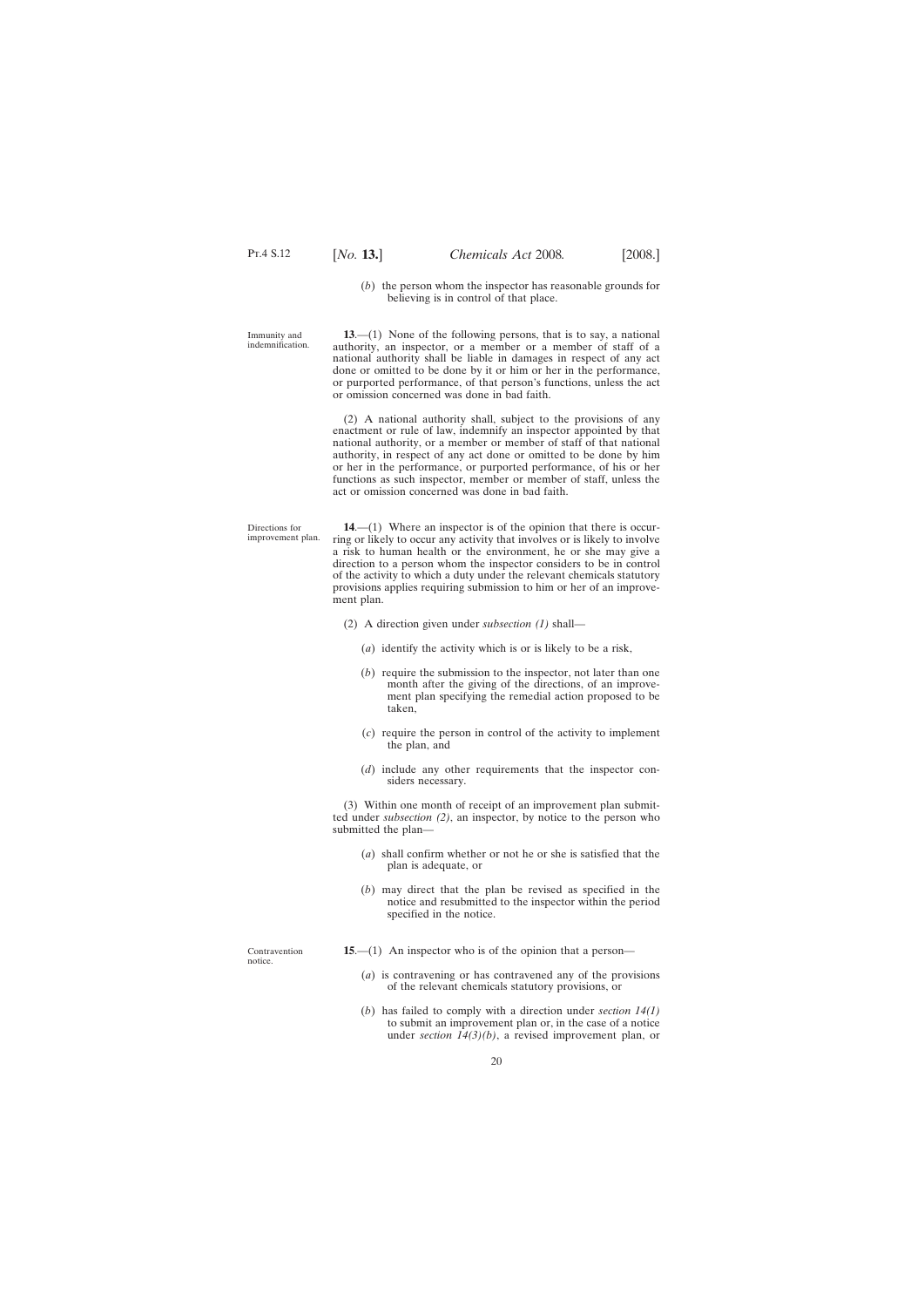has failed to implement the improvement plan or revised improvement plan,

may serve a notice (in this Act referred to as a "contravention notice") on the person who has or may reasonably be presumed to have control of the activity concerned.

- (2) A contravention notice shall—
	- (*a*) state that the inspector is of the opinion referred to in *subsection (1)*,
	- (*b*) state the reason for that opinion,
	- (*c*) identify the relevant chemicals statutory provision in respect of which that opinion is held,
	- (*d*) direct the person to—
		- (i) remedy the contravention or the matters occasioning that notice, or
		- (ii) remove a chemical from the market, as provided for in *section 12(1)(u)*,

by a date specified in the notice that shall not be earlier than the end of the period within which an appeal may be made under *subsection (6)*,

- (*e*) include information regarding the making of an appeal under *subsections (6)* and *(7)*,
- (*f*) include any other requirement that the inspector considers appropriate, and
- (*g*) be signed and dated by the inspector.
- (3) A contravention notice may include directions—
	- (*a*) as to the measures to be taken to remedy any contravention or matter to which the notice relates, or to otherwise comply with the notice, and
	- (*b*) to bring the notice to the attention of any person who may be affected by it, or to the public generally.

(4) A person on whom a contravention notice has been served who is of the opinion that the contravention notice has been complied with shall confirm in writing to the inspector that the matters referred to in the notice have been so remedied.

(5) Where a person on whom a contravention notice has been served confirms in writing to the inspector in accordance with *subsection (4)* that the matters referred to in the contravention notice have been remedied, the inspector shall, on being satisfied that the matters have been so remedied, within one month of receipt of such confirmation, give notice to the person concerned of compliance with the contravention notice.

(6) A person aggrieved by a contravention notice may, within 14 days beginning on the day on which the notice is served on him or her, appeal against the notice to a judge of the District Court in the district court district in which the notice was served in and, in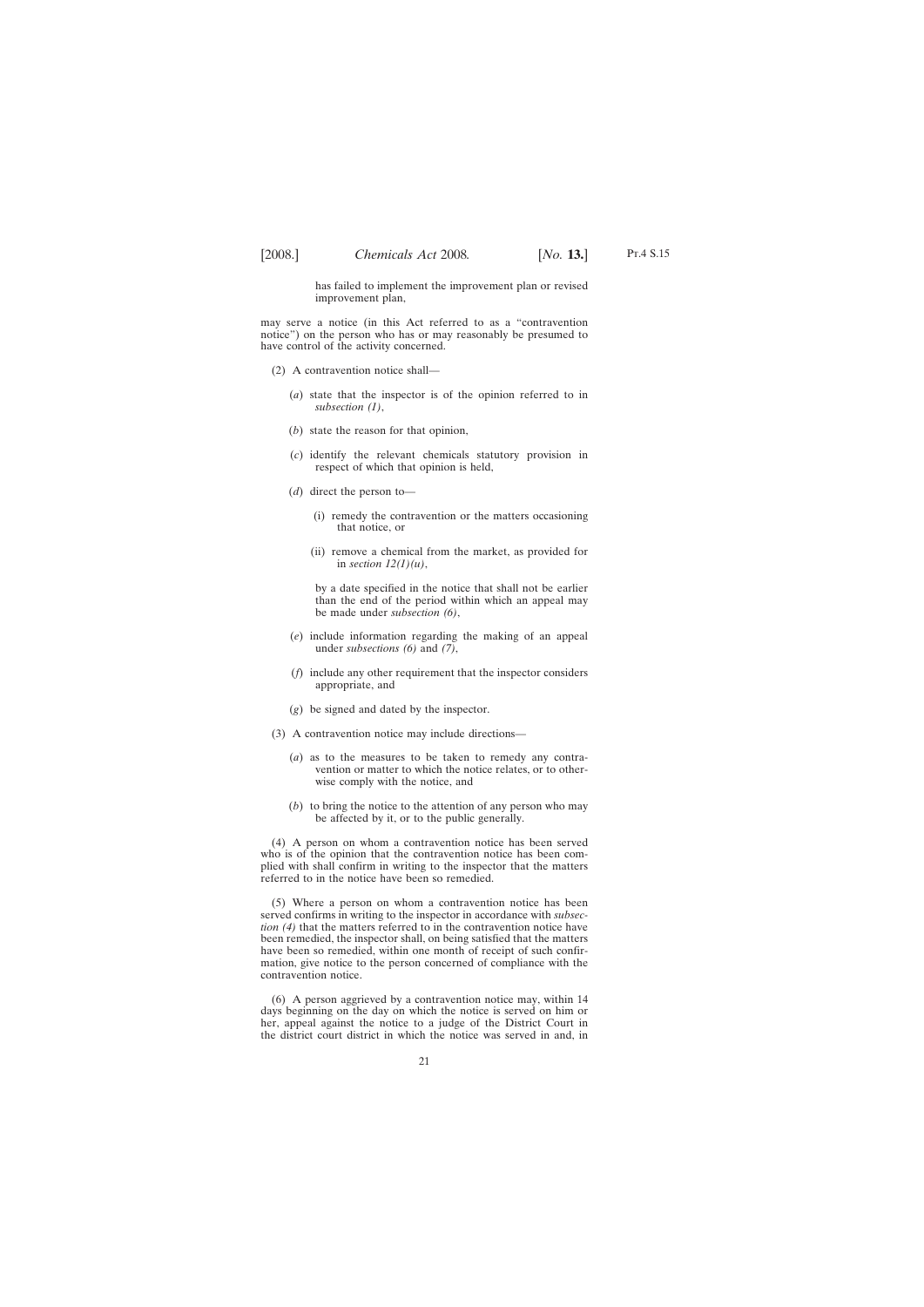<span id="page-21-0"></span>determining the appeal the judge may, if he or she is satisfied that it is reasonable to do so, confirm, vary or cancel the notice.

(7) A person who appeals under *subsection (6)* shall at the same time notify the relevant national authority of the appeal and the grounds for the appeal and that national authority shall be entitled to appear, be heard and adduce evidence on the hearing of the appeal.

(8) Where an appeal under *subsection (6)* is taken, and the contravention notice is not cancelled, the notice shall take effect on the later of—

- (*a*) the day next following the day on which the notice is confirmed on appeal or the appeal is withdrawn, or
- (*b*) the day specified in the notice.

(9) Where there is no appeal under *subsection (6)*, the contravention notice shall take effect on the later of—

- (*a*) the end of the period for making an appeal, or
- (*b*) the day specified in the notice.
- (10) An inspector may—
	- (*a*) withdraw a contravention notice at any time, or
	- (*b*) where no appeal is made or pending under *subsection (6)*, extend the period specified under *subsection (2)(d)*.
- Prohibition notice. **16**.—(1) Where an inspector is of the opinion that at any place there is occurring or is likely to occur any activity relating to a chemical that involves or is likely to involve a serious risk to health or the environment the inspector may serve a notice (in this Act referred to as a "prohibition notice") on the person who is or who may reasonably be presumed to be in control of the activity concerned.
	- (2) A prohibition notice shall—
		- (*a*) state that the inspector is of the opinion referred to in *subsection (1)*,
		- (*b*) state the reason for that opinion,
		- (*c*) specify the activity in respect of which that opinion is held,
		- (*d*) where in the opinion of the inspector the activity involves a contravention, or likely contravention of any of the relevant chemicals statutory provisions, specify the provision,
		- (*e*) prohibit the carrying on of the activity concerned until the matters that give rise or are likely to give rise to the risk are remedied, and
		- (*f*) be signed and dated by the inspector.
	- (3) A prohibition notice may include directions—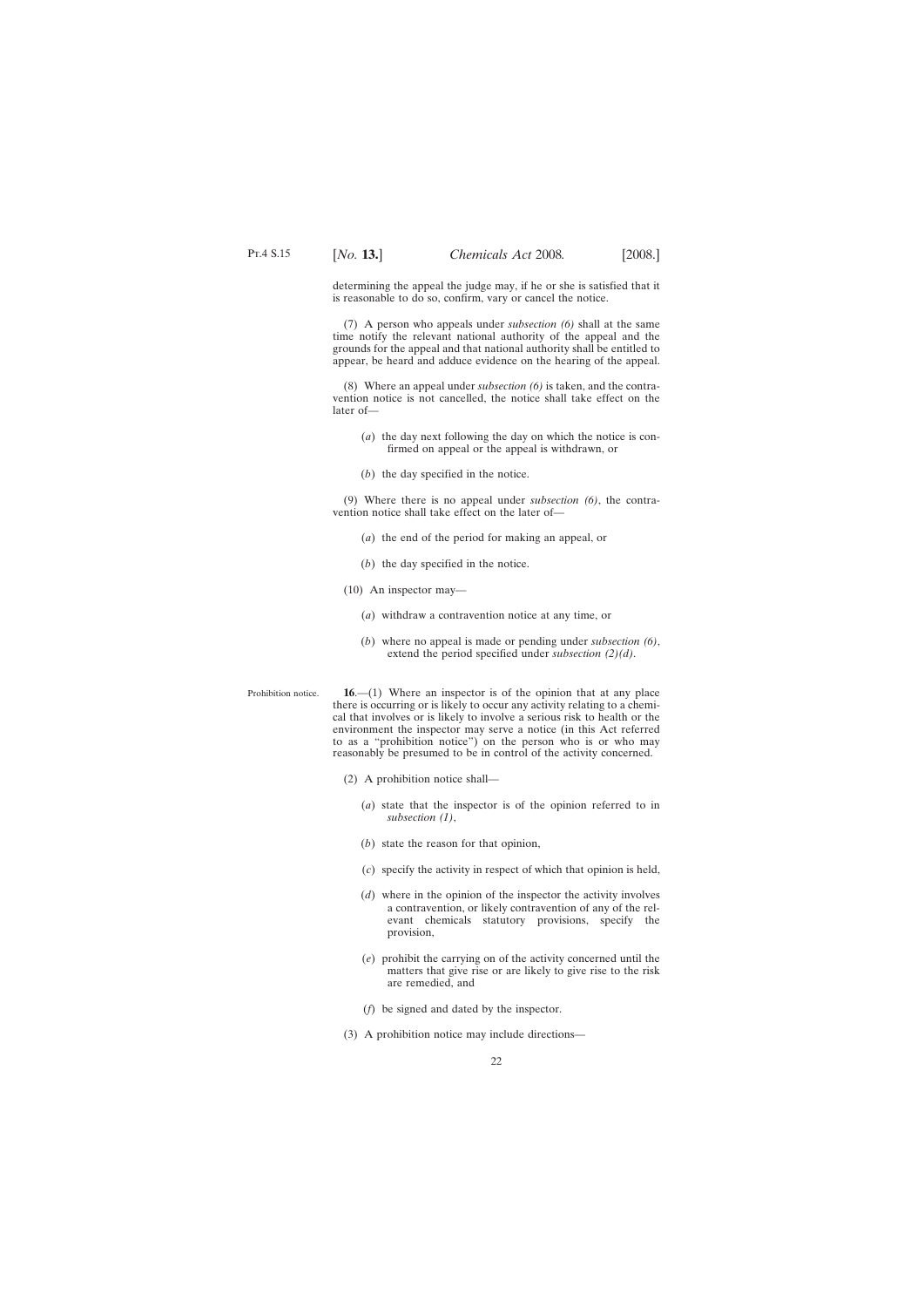- (*a*) as to the measures to be taken to remedy any contravention or matter to which the notice relates, or to otherwise comply with the notice, and
- (*b*) to bring the notice to the attention of any person who may be affected by it, or to the public generally.
- (4) A prohibition notice shall take effect—
	- (*a*) when the notice is received by the person on whom it is served, or
	- (*b*) where an appeal is brought against the prohibition notice, on the day immediately following—
		- (i) the day on which the notice is confirmed on appeal or the appeal is withdrawn, or
		- (ii) the day specified in the notice,

whichever occurs later.

(5) The bringing of an appeal against a prohibition notice shall not have the effect of suspending the operation of the notice but the appellant may apply to the court to have the operation of the notice suspended until the appeal is disposed of and, on such application, the court may, if it thinks proper to do so, direct that the operation of the notice be suspended until the appeal is disposed of.

(6) A person on whom a prohibition notice is served may, within 7 days beginning on the day on which the notice is served on him or her, appeal against the notice to a judge of the District Court in the district court district in which the notice was served and in determining the appeal the judge may, if he or she is satisfied that it is reasonable to do so, confirm, vary or cancel the notice.

(7) Where, on the hearing of an appeal under this section, a prohibition notice is confirmed, notwithstanding *subsection (4)*, the judge by whom the appeal is heard may, on the application of the appellant, suspend the operation of the prohibition notice for such period as in the circumstances of the case the judge considers appropriate.

- (8) A person who—
	- (*a*) brings an appeal under *subsection (6)*, or
	- (*b*) applies for the suspension of the operation of a prohibition notice under *subsection (7)*,

shall at the same time notify the relevant national authority of the appeal or the application, and the grounds for the appeal or application.

(9) A person on whom a prohibition notice has been served who is of the opinion that the matters referred to in the prohibition notice have been remedied by the date specified in the notice shall confirm in writing to the inspector that those matters have been so remedied.

(10) Where a person on whom a prohibition notice has been served confirms in writing to the inspector in accordance with *subsection (9)* that the matters referred to in the prohibition notice have been remedied, the inspector shall, on being satisfied that the matters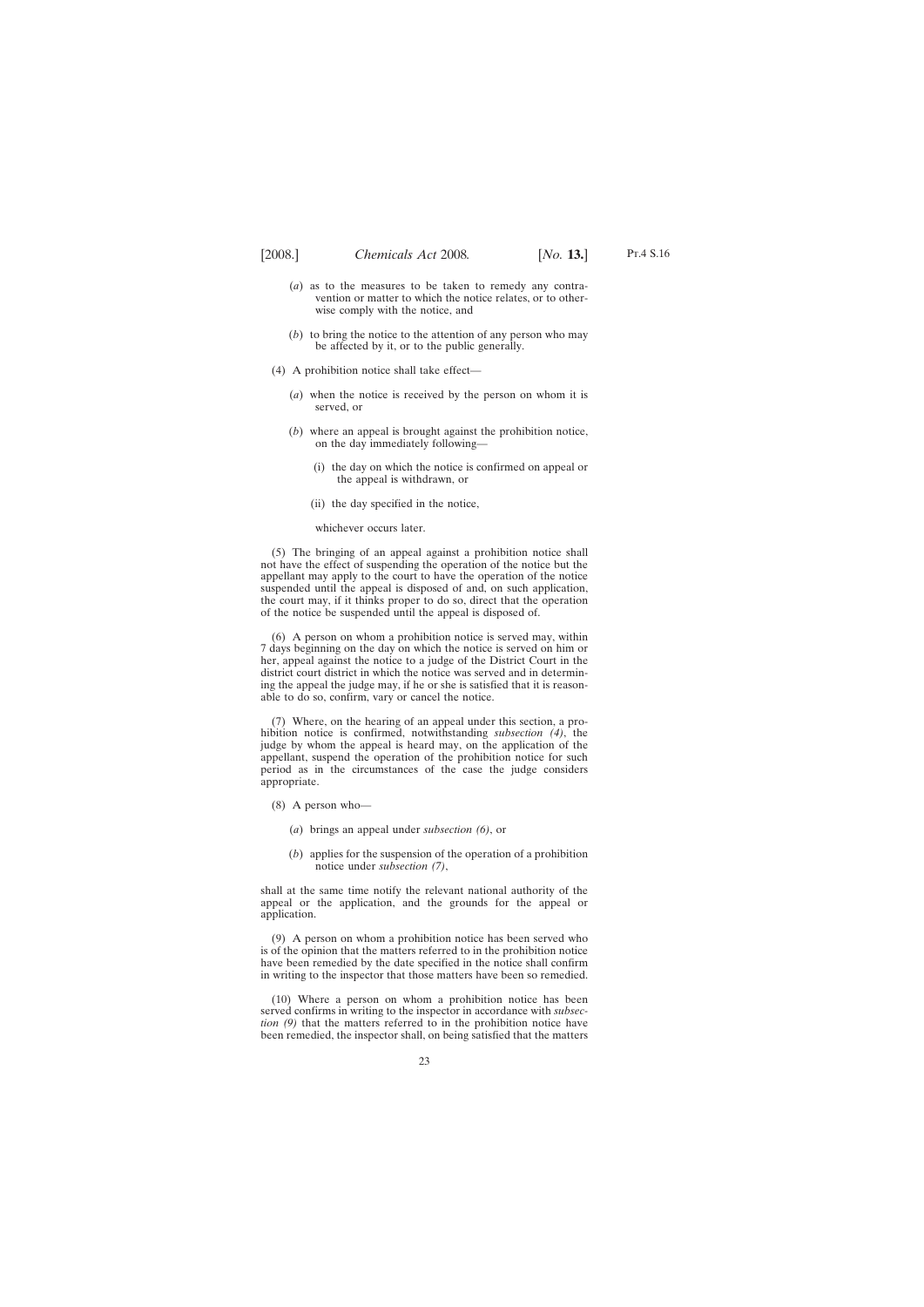<span id="page-23-0"></span>have been so remedied, within one month of receipt of such confirmation, give notice to the person concerned of such compliance with the prohibition notice.

(11) An inspector may at any time withdraw a prohibition notice if—

- (*a*) the inspector is satisfied that the activity to which the notice relates no longer involves a serious risk to health or the environment, or
- (*b*) the inspector is satisfied that the notice was issued in error or is incorrect in some material respect.

Contravention of prohibition notice — application to High Court.

**17**.—(1) Where a person contravenes a prohibition notice an inspector may apply *ex parte* to the High Court for an order prohibiting the continued contravention of the notice.

(2) The High Court may, upon an application under this section, order the person on whom the prohibition notice concerned was served to cease doing such acts as the High Court directs.

Investigations and special reports.

**18**.—(1) A national authority may at any time direct any of its staff or any other person to—

- (*a*) investigate the causes and circumstances surrounding any injury to health or damage to the environment or any other activity to which the relevant chemicals statutory provisions relate, and
- (*b*) submit a report (in this Act referred to as a "special report") of the investigation to that national authority.

(2) A person, who is not an inspector, carrying out an investigation under this section shall, for the purposes of the investigation, have all the powers of an inspector under this Act.

(3) In the case of a person directed to carry out an investigation and make a special report (other than a member of the staff of the national authority concerned), that national authority may pay to the person such fees and expenses as the Minister or any relevant Minister may, with the approval of the Minister for Finance, determine.

(4) The national authority may, to the extent that the Minister or any relevant Minister may determine, discharge the costs, other than those to which *subsection (3)* applies, if any, incurred in the preparation of a special report.

(5) A copy of a special report shall be submitted as soon as practicable after the completion of an investigation to the Minister and to any relevant Minister.

(6) The national authority may publish a special report, and, if the Minister, upon consultation with a relevant Minister, directs, it shall publish the special report.

Application to High Court regarding activity involving serious risk.

**19**.—(1) Where a national authority considers that any activity which involves or is likely to involve a contravention of the relevant chemicals statutory provisions and the risk therefrom to health or to the environment is so serious that that activity should be restricted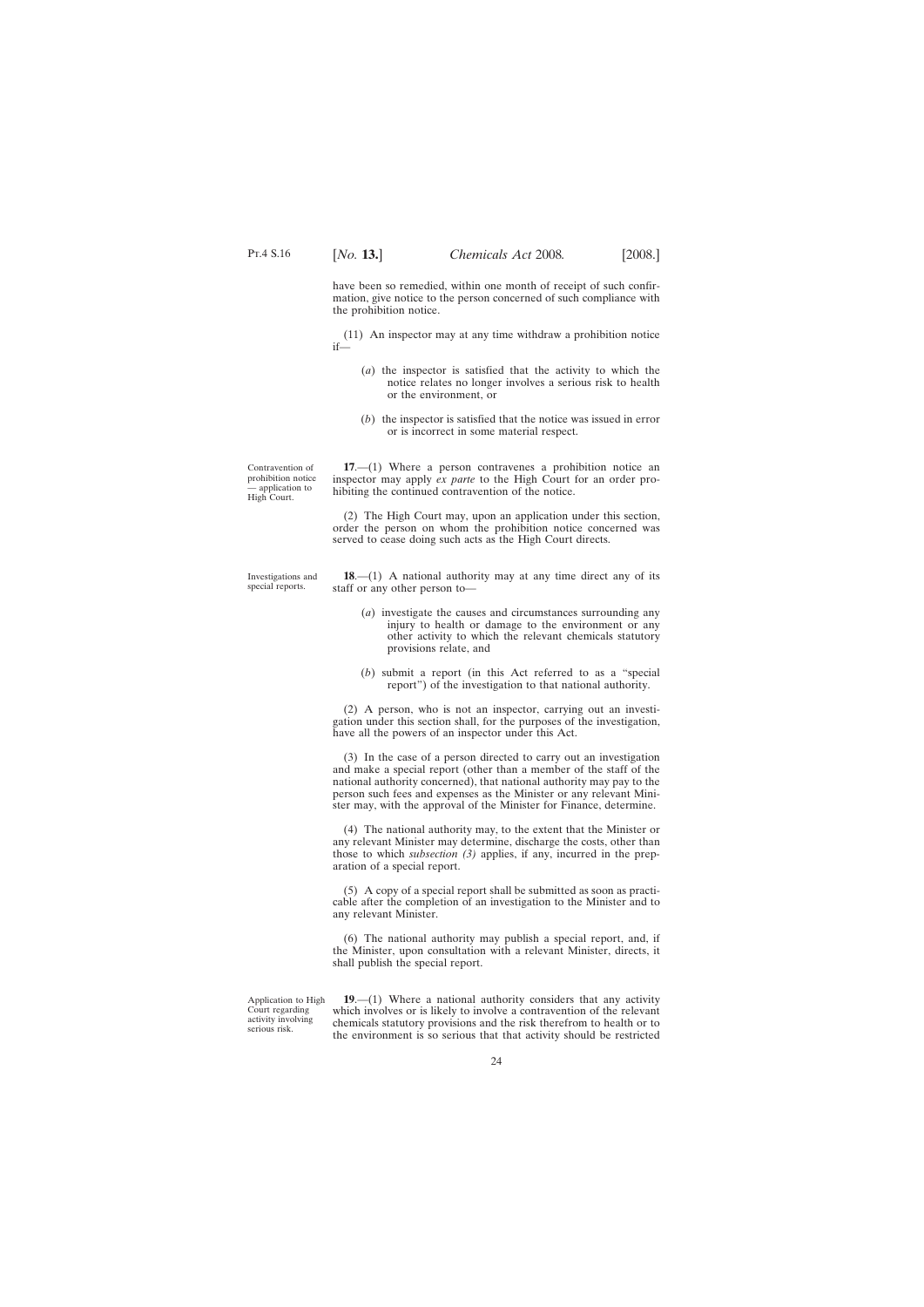<span id="page-24-0"></span>or immediately prohibited until specified measures have been taken to reduce the risk to a reasonable level, the national authority may apply *ex parte* to the High Court for an order restricting or prohibiting that activity.

(2) The High Court may, upon an application under *subsection (1)*, make such order as it considers appropriate.

(3) An order under this section shall have effect notwithstanding the terms of any permission given under any other enactment for the activity to which the application under this section relates.

(4) On an application by any person for the revocation or variation of an order under *subsection (1)*, the national authority shall be entitled to be heard.

**20**.—Chemicals that are—

(*a*) prohibited from being exported or imported, or

Prohibition and restriction on the movement of chemicals.

proceedings.

(*b*) subject to any restriction on importation or exportation,

under the relevant chemicals statutory provisions shall be deemed to be so prohibited or restricted for the purposes of the Customs Consolidation Act 1876, the Customs Act 1956 and the Customs and Excise (Miscellaneous Provisions) Act 1988.

**21.**—(1) In proceedings for an offence under this Act, any docu- Evidence in ment purporting to have been prepared or kept—

- (*a*) pursuant to a requirement in the European Regulations, or
- (*b*) in the ordinary course of business by a person who had, or may reasonably be considered to have had, personal knowledge of the matters specified in the document,

shall be admissible as evidence of the matters specified in the document.

(2) In proceedings for an offence under this Act, a document purporting to be a reproduction in legible form of a document stored in non-legible form to which *subsection (1)* applies shall be admissible as evidence of the matters specified therein, if the court before which the proceedings have been brought is satisfied that it was reproduced in the course of the normal operation of the reproduction system concerned.

- (3) This section shall not apply to—
	- (*a*) a document containing information that is privileged from disclosure in proceedings for an offence,
	- (*b*) a document prepared by a person who would not be compellable to give evidence at the instance of the party seeking to have the document admitted as evidence of the matters specified in the document,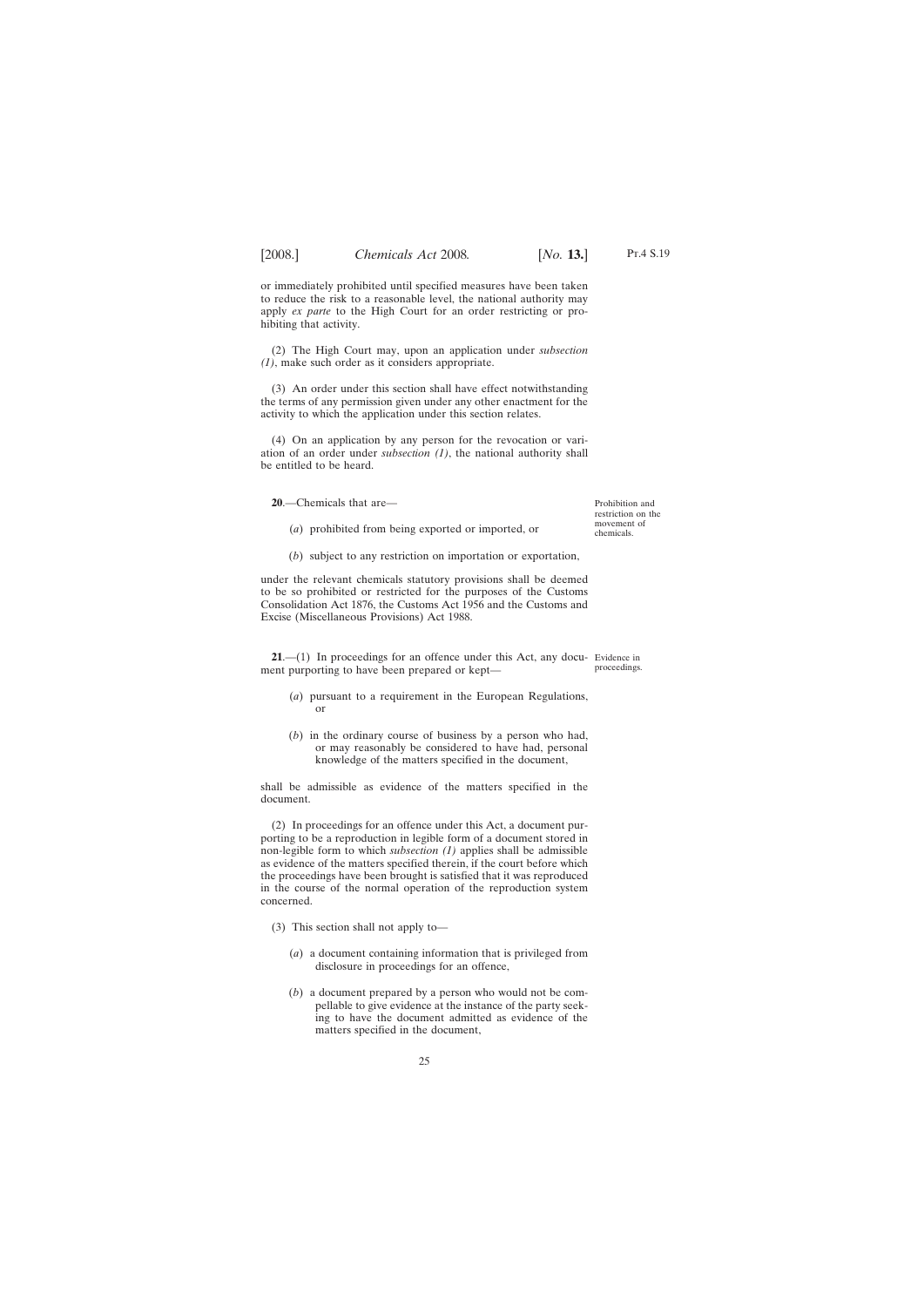- <span id="page-25-0"></span>(*c*) a document (other than a technical document) prepared for the purposes, or in contemplation, of—
	- (i) the investigation of any offence,
	- (ii) an investigation or inquiry carried out pursuant to or under any enactment,
	- (iii) any proceedings whether civil or criminal, or
	- (iv) proceedings of a disciplinary nature,
	- or
- (*d*) a document (other than a technical document) prepared after the alleged commission of the offence concerned.

(4) Nothing in this section shall operate to render inadmissible in proceedings under this Act any document as evidence of any matter specified therein, that is so admissible by virtue of any rule of law or enactment other than this Act.

(5) In this section—

"business" includes any trade, profession or other occupation carried on—

- (*a*) for reward or otherwise, and
- (*b*) either in the State or outside the State;

"technical document" means—

- (*a*) a map, plan, drawing or photograph (including any explanatory material in or accompanying the document concerned),
- (*b*) a record of a direction given by a member of the Garda Síochána pursuant to any enactment,
- (*c*) a record of the receipt, handling, transmission, examination or analysis of any thing by any person acting on behalf of any party to the proceedings for the offence concerned, or
- (*d*) a record by a registered medical practitioner of an examination of a living or dead person.

Powers of officer of customs and excise to detain chemicals.

**22**.—For the purpose of the performance by a national authority of any functions conferred on it under any of the relevant chemicals statutory provisions, an officer of customs and excise, following a request in that behalf by that national authority, may detain any chemical being exported or imported for so long as is reasonably necessary for an inspector to examine it for the purposes of the relevant chemicals statutory provisions, which period shall not in any case exceed 72 hours from the time when the chemical concerned is detained.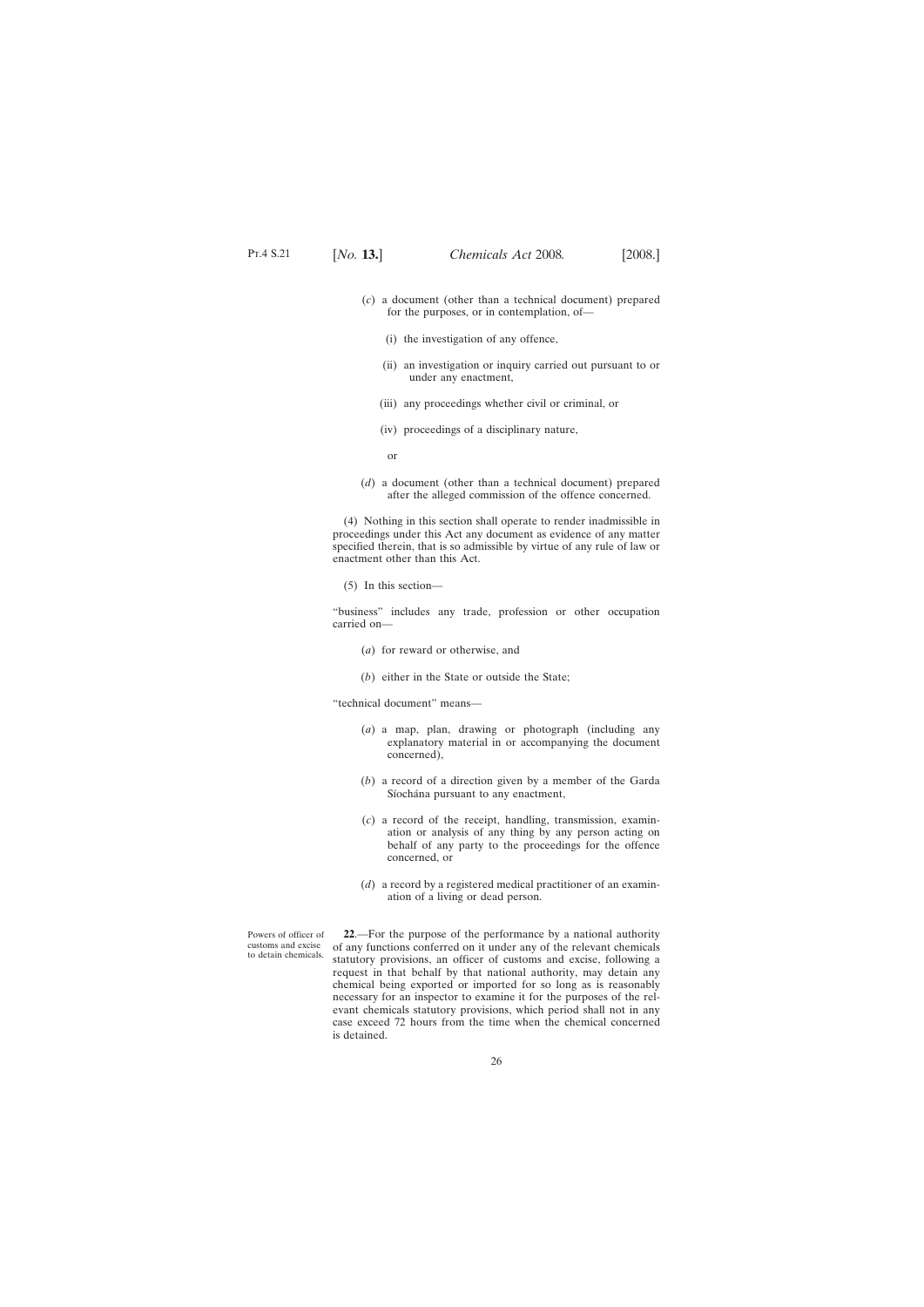# PART 5

### **INFORMATION**

<span id="page-26-0"></span>**23**.—A national authority may, in the interest of the protection of Dissemination of health or the environment, and in consultation, where appropriate, information in the with other national authorities take such measures as it considers public interest. appropriate to bring to the attention of the public matters giving rise to any contravention notice or prohibition notice served under this Act.

**24**.—(1) The Authority shall, each year, compile lists of names Publication of and addresses of the following persons and a description of the trade, names of certain business or other activity carried on by them: persons.

- (*a*) persons convicted of an offence under the relevant chemicals statutory provisions;
- (*b*) persons on whom a prohibition notice is served under *section 16*;
- (*c*) persons in respect of whom an order has been made under *section 17* or *19*.

(2) The Authority shall, each year, cause any list referred to in *subsection (1)(a)* and *(c)* to be published in such manner as it considers appropriate.

(3) The Authority may, each year, cause any list referred to in subsection  $(1)(b)$  to be published in such manner as it considers appropriate.

(4) Any list referred to in *subsection (1)* shall specify, in respect of each person named in the list, such particulars as the Authority thinks fit of—

- (*a*) the matters occasioning the conviction, prohibition notice or order, as the case may be, imposed on the person, and
- (*b*) any fine or penalty imposed upon conviction of an offence.

**25**.—Where a person communicates his or her opinion, whether in Protection for writing or otherwise, to a national authority that—

persons reporting breaches of Act.

- (*a*) an offence under this Act has been or is being committed, or
- (*b*) any provision of the relevant chemicals statutory provisions has not been or is not being complied with,

then, no one shall have a cause of action against that person in respect of that communication, unless he or she acted in bad faith.

**26.**—(1) An employer shall not penalise an employee for having Protection of formed an opinion of the kind referred to in *section 25* and communi-employees from cated it, whether in writing or otherwise, to a national authority if the employee has acted reasonably and in good faith in forming that opinion and communicating it to the national authority concerned.

penalisation for reporting breaches of Act.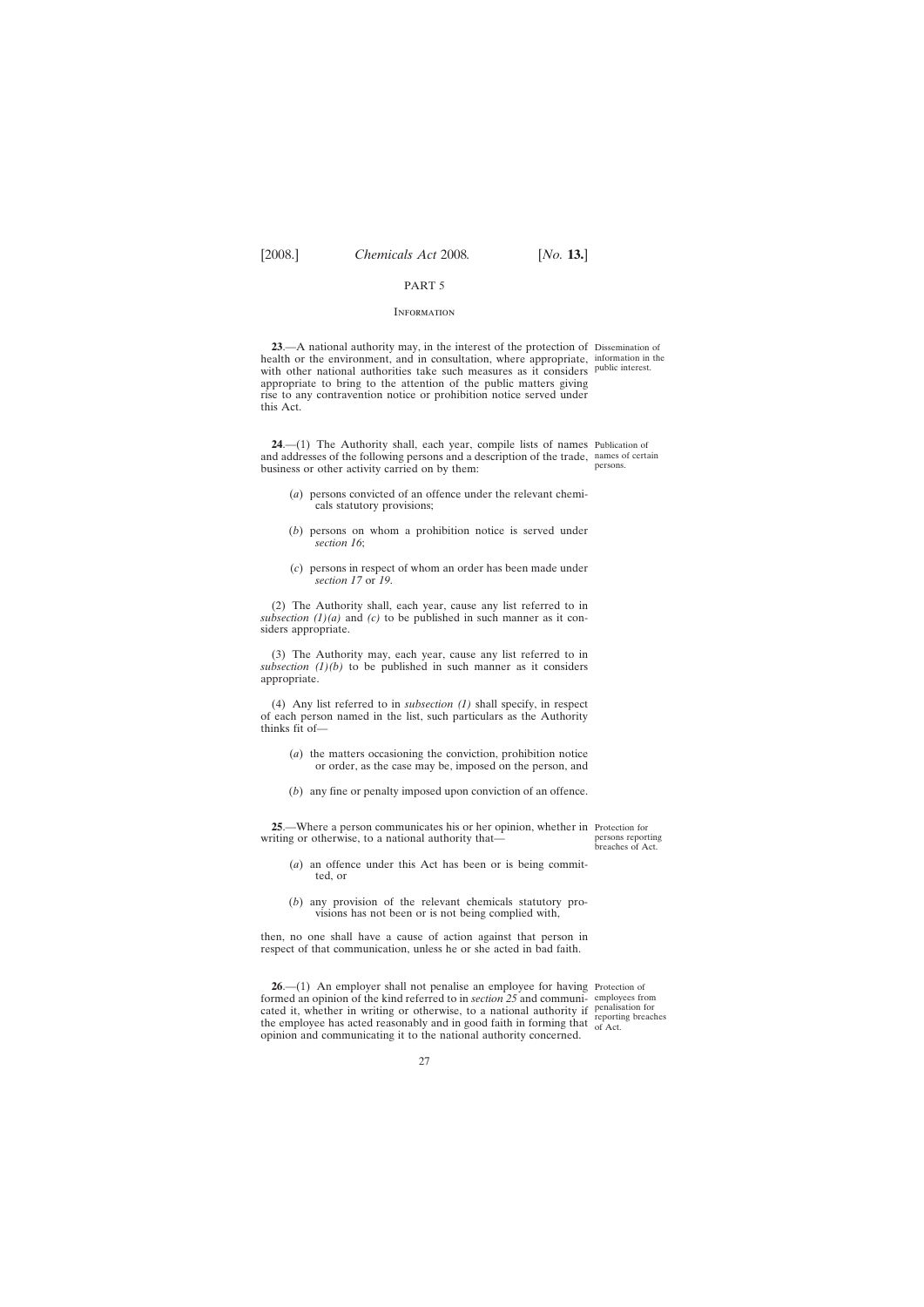(2) In proceedings under this section before a rights commissioner or the Employment Appeals Tribunal in relation to a complaint that *subsection (1)* has been contravened, it shall be presumed, until the contrary is proved, that the employee concerned acted reasonably and in good faith in forming the opinion and making the communication concerned.

(3) If a penalisation of an employee, in contravention of *subsection (1)*, constitutes a dismissal of the employee within the meaning of the Unfair Dismissals Acts 1977 to 2007, relief may not be granted to the employee in respect of that penalisation both under this section and under those Acts.

(4) An employee may present a complaint to a rights commissioner that his or her employer has contravened *subsection (1)* in relation to him or her and, if he or she does so, the commissioner shall—

- (*a*) give the parties an opportunity to be heard by the commissioner and to present to the commissioner any evidence relevant to the complaint, and
- (*b*) give a decision in writing in relation to it and communicate the decision to the parties.

(5) A decision of a rights commissioner under *subsection (4)* shall do one or more of the following:

- (*a*) declare that the complaint was or, as the case may be, was not well founded;
- (*b*) require the employer to comply with *subsection (1)* and, for that purpose, require the employer to take specified steps;
- (*c*) require the employer to pay to the employee compensation of such amount (if any) as is just and equitable having regard to all the circumstances, but not exceeding 104 weeks' remuneration in respect of the employee's employment calculated in accordance with regulations under section 17 of the Unfair Dismissals Act 1977.
- (6) For the purposes of this section—
	- (*a*) subsections (3) to (6) and subsection (7)(*a*) of section 7 of the Act of 1994 shall apply in relation to a complaint presented under this section as they apply in relation to a complaint presented under subsection (1) of the said section 7, subject to the following modifications, namely—
		- (i) the deletion in subsection  $(3)$  of all the words from "if it is presented" to the end of that subsection and the substitution of "unless it is presented to him within the period of 12 months beginning on the date of the contravention to which the complaint relates or (in a case where the rights commissioner is satisfied that exceptional circumstances prevented the presentation of the complaint within the period aforesaid) such further period, not exceeding 6 months from the expiration of the said period of 12 months, as the rights commissioner considers reasonable",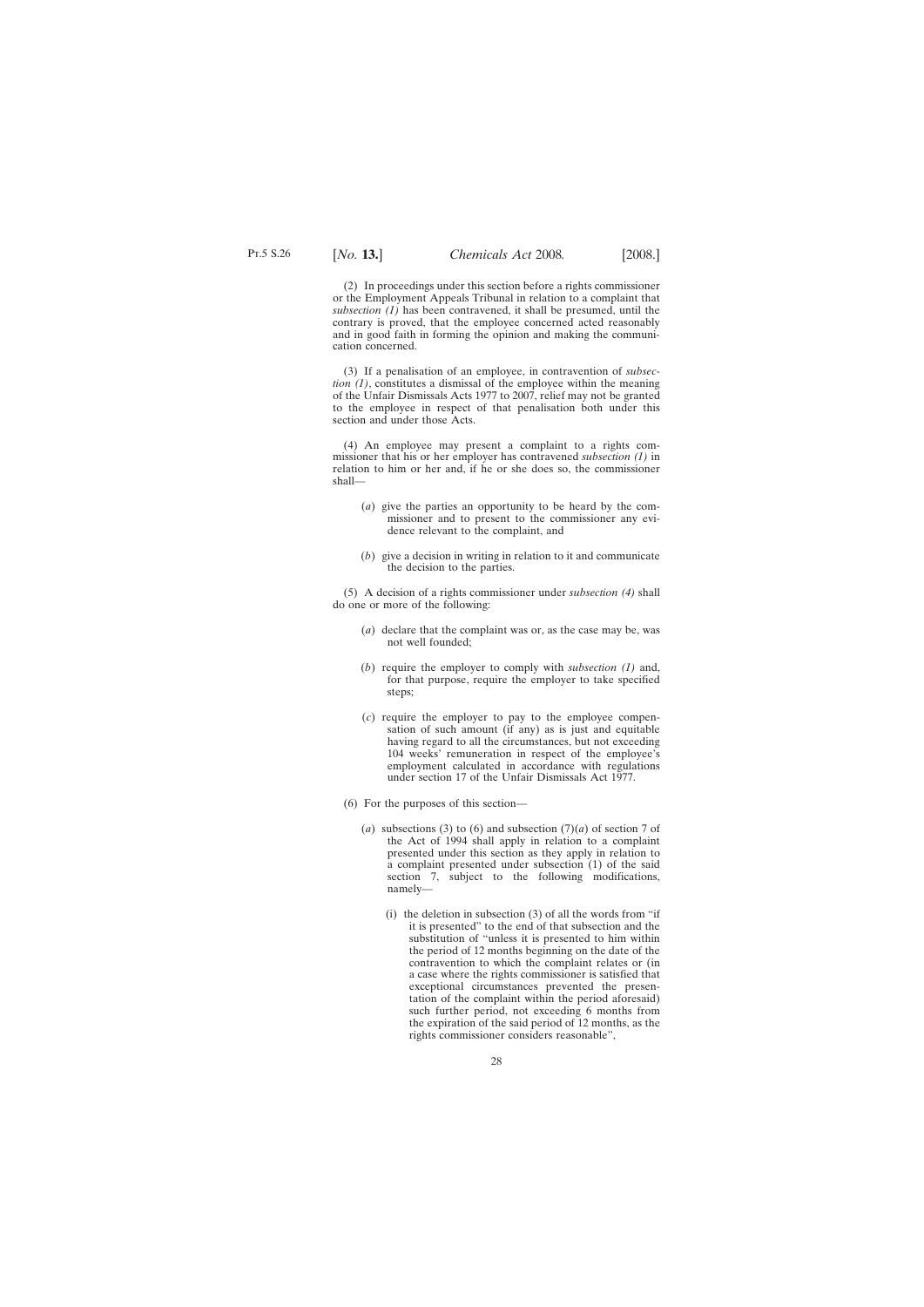- <span id="page-28-0"></span>(ii) the substitution in subsection (6) of a reference to a decision for the reference to a recommendation, and
- (iii) any other necessary modifications,
- (*b*) sections 8, 9 and 10 of the Act of 1994 shall apply as they apply for the purposes of that Act, subject to the following modifications, namely—
	- (i) the substitution in those provisions of references to a decision for references to a recommendation, and
	- (ii) the substitution in section 9 of the Act of 1994 of—
		- (I) references to the Circuit Court for references to the District Court,
		- (II) the following subsection for subsection (3):

"(3) An application under this section to the Circuit Court shall be made to the judge of the Circuit Court for the circuit in which the employer concerned ordinarily resides or carries on any profession, trade or business.",

and

(III) any other necessary modifications.

(7) In this section—

"Act of 1994" means the Terms of Employment (Information) Act 1994;

"penalisation" includes any act or omission by an employer or a person acting on behalf of an employer that affects, to his or her detriment, an employee with respect to any term or condition of his or her employment.

**27.**—(1) A national authority may, by notice (in this Act referred Power to require to as an "information notice") served on a person, require the person information.to give to that national authority, within such period and in such form as may be specified in the notice, any information specified in the notice that the national authority may reasonably require for the proper performance by it of its functions under the relevant chemicals statutory provisions.

(2) The period specified in the information notice may be extended at the discretion of that national authority on the application of the person on whom the notice is served.

(3) A person on whom an information notice is served may, within 7 days beginning on the day on which the notice is served on him or her, appeal against the notice to a judge of the District Court in the district court district in which the notice was served and in determining the appeal the judge may, if he or she is satisfied that it is reasonable to do so, confirm, vary or cancel the notice.

(4) Where, on the hearing of an appeal under *subsection (3)*, an information notice is confirmed or varied, the judge of the District Court by whom the appeal is heard may, on the application of the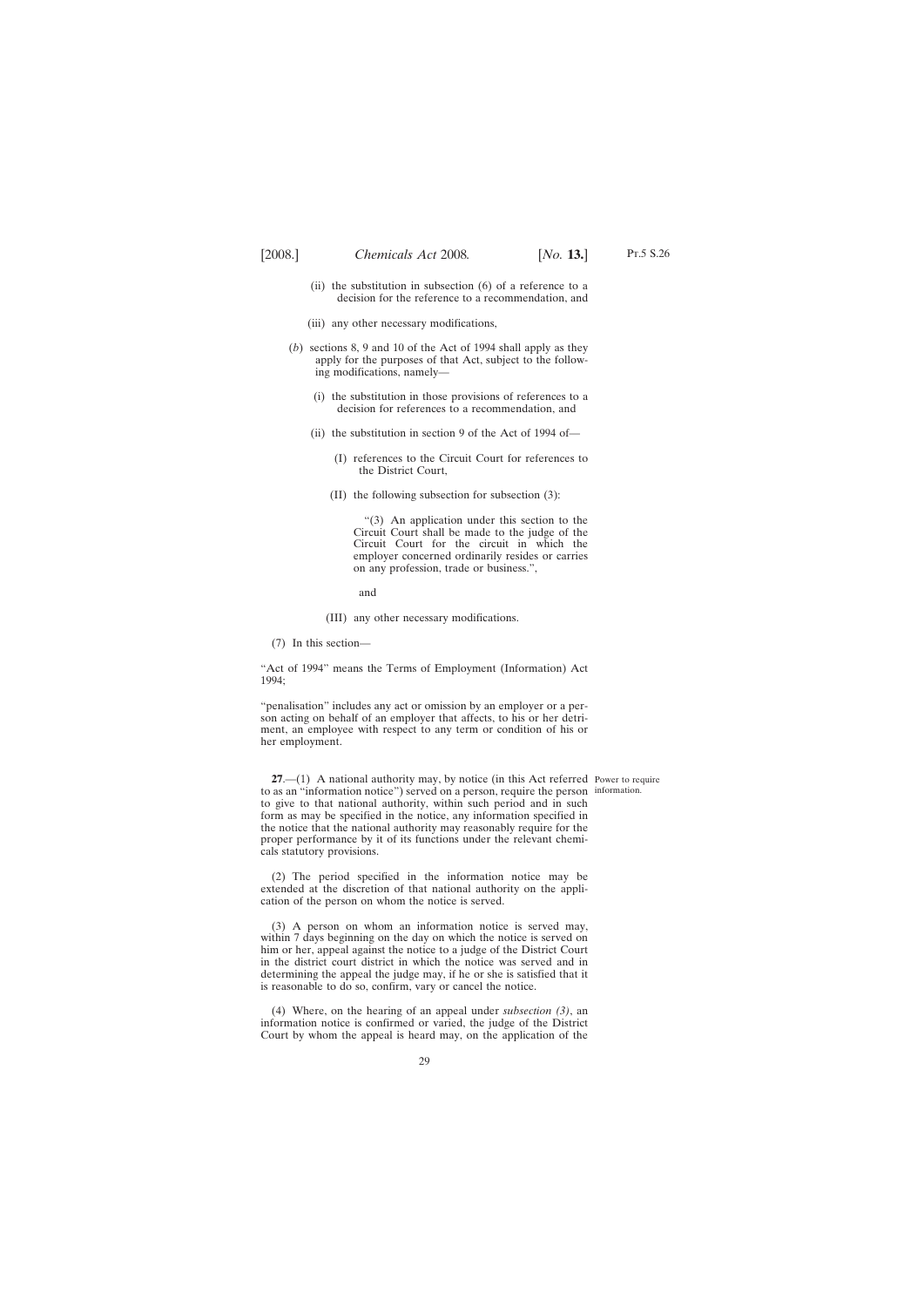<span id="page-29-0"></span>appellant, suspend the operation of the notice for such period as in the circumstances of the case the judge considers appropriate.

(5) Subject to *subsection (6)*, a person on whom an information notice is served shall comply with the notice before the later of—

- (*a*) the end of the period specified in the notice, or
- (*b*) where the period referred to in *paragraph (a)* is extended under *subsection (2)*, the end of that extended period.

(6) Where an appeal is brought under this section, and the information notice to which the appeal relates is confirmed or varied or the appeal is withdrawn, the person on whom the notice is served shall comply with the notice before—

- (*a*) the day immediately following the day on which the notice is confirmed or varied or the appeal is withdrawn,
- (*b*) the end of the period specified in the notice, or
- (*c*) where the operation of the notice has been suspended under *subsection (4)*, the end of the period of suspension,

whichever occurs latest.

Prohibition on unauthorised disclosure of information.

**28**.—(1) A person shall not, save as otherwise provided for by law, disclose information obtained by him or her while performing functions as—

- (*a*) a member or member of staff of a national authority,
- (*b*) an inspector,
- (*c*) a person (other than a member of staff of a national authority) appointed to carry out an investigation under *section 18*,
- (*d*) a consultant or adviser to a national authority or a person employed by him or her,

unless he or she is duly authorised to so do by the national authority concerned.

(2) *Subsection (1)* shall not prevent the disclosure of information where that disclosure is—

- (*a*) for the purpose of the discharge of functions under the relevant chemicals statutory provisions,
- (*b*) made with the consent of the person to whom the information applies, or
- (*c*) for the purposes of—
	- (i) any legal proceedings (including by means of a report to a coroner holding an inquest under the Coroners Acts 1962 and 2005 on the body of a person whose death may have been caused through personal injury), or
	- (ii) any investigation or special report under *section 18*.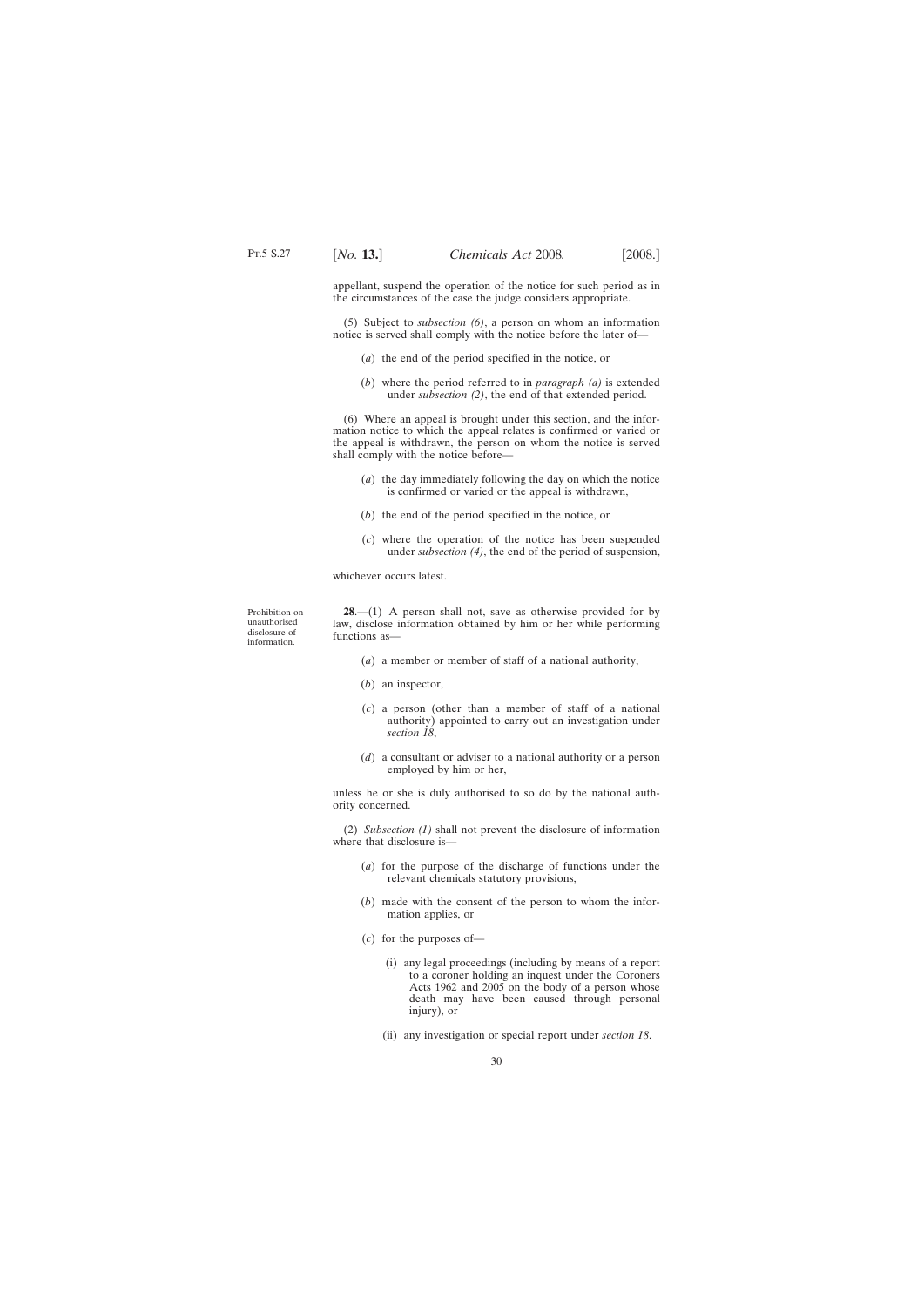## PART 6

### Offences and Penalties

<span id="page-30-0"></span>**29.**—(1) An exporter or importer who contravenes a provision of Offences. the Rotterdam Regulation that applies to him or her shall be guilty of an offence.

(2) A manufacturer who contravenes a provision of the Detergents Regulation that applies to him or her shall be guilty of an offence.

(3) Where—

- (*a*) a distributor,
- (*b*) a downstream user,
- (*c*) an importer,
- (*d*) a manufacturer,
- (*e*) a person appointed in accordance with Article 8 of the REACH Regulation, or
- (*f*) a producer of an article,

contravenes a provision of the REACH Regulation that applies to him or her, that person shall be guilty of an offence.

(4) A person who contravenes a provision of regulations under this Act that is declared in the regulations to be a penal provision shall be guilty of an offence.

(5) A person who contravenes a requirement in a contravention notice or a prohibition notice shall be guilty of an offence.

- (6) A person who forges or utters knowing it to be forged—
	- (*a*) a register, record, licence, authorisation, direction, or permit under the relevant chemicals statutory provisions or a document purporting to be an extract therefrom, or
	- (*b*) a contravention notice, a prohibition notice or an information notice,

(in this section referred to as a "forged document") shall be guilty of an offence.

(7) A person who alters, with intent to defraud or deceive, or who utters knowing it to be so altered—

- (*a*) a register, record, licence, authorisation, direction, or permit under the relevant chemicals statutory provisions or a document purporting to be an extract therefrom, or
- (*b*) a contravention notice, a prohibition notice or an information notice,

(in this section referred to as an "altered document") shall be guilty of an offence.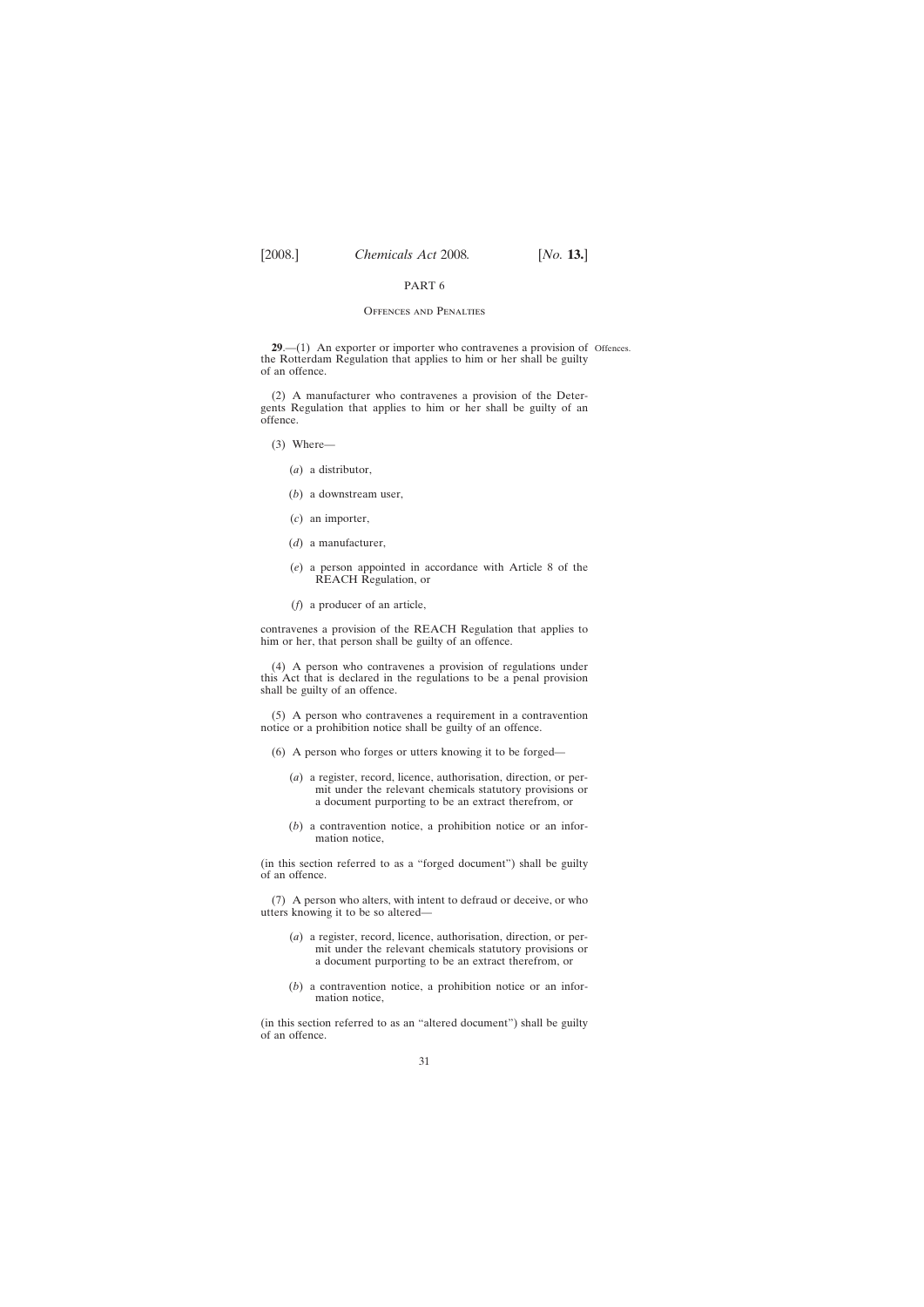Penalties.

<span id="page-31-0"></span>(8) A person who has, without lawful authority, a forged document or an altered document in his or her possession shall be guilty of an offence.

(9) Any person who obstructs or interferes with an inspector or a member of the Garda Síochána in the course of exercising a power conferred on him or her by this Act or a warrant under *section 12* or impedes the exercise by the inspector or member, as the case may be, of such power, or fails or refuses to comply with a request or requirement of, or to answer a question asked by, an inspector or such a member pursuant to a power conferred by this Act, or in purported compliance with such request or requirement or in answer to such question gives information to the inspector or member that he or she knows to be false or misleading in any material respect, shall be guilty of an offence.

(10) Any person who obstructs or interferes with an officer of customs and excise in the course of exercising a power conferred on him or her by this Act shall be guilty of an offence.

(11) A person who falsely represents himself or herself to be an inspector shall be guilty of an offence.

(12) A person who, at any time during the period of 3 months immediately following the affixing of a notice in accordance with *section 3(1)(d)*, removes, alters, damages or defaces the notice without lawful authority shall be guilty of an offence.

(13) A person who states to a national authority that another person has committed an offence under this section or has failed to comply with a provision of the relevant chemicals statutory provisions knowing the statement to be false shall be guilty of an offence.

(14) A person who, in purported compliance with a requirement in an information notice, furnishes information to a national authority that he or she knows to be false or misleading in a material respect shall be guilty of an offence.

(15) A person who contravenes *section 28* shall be guilty of an offence.

(16) A person who—

- (*a*) fails to comply with a direction under *section 14*, or
- (*b*) contravenes an information notice under *section 27*,

shall be guilty of an offence.

**30**.—(1) A person guilty of an offence under *section 29* (other than *subsection (16)*) shall be liable—

- (*a*) on summary conviction, to a fine not exceeding  $\epsilon$ 5,000 or imprisonment for a term not exceeding 6 months or both, or
- (*b*) on conviction on indictment, to a fine not exceeding  $\epsilon$ 3,000,000 or imprisonment for a term not exceeding 2 years or both.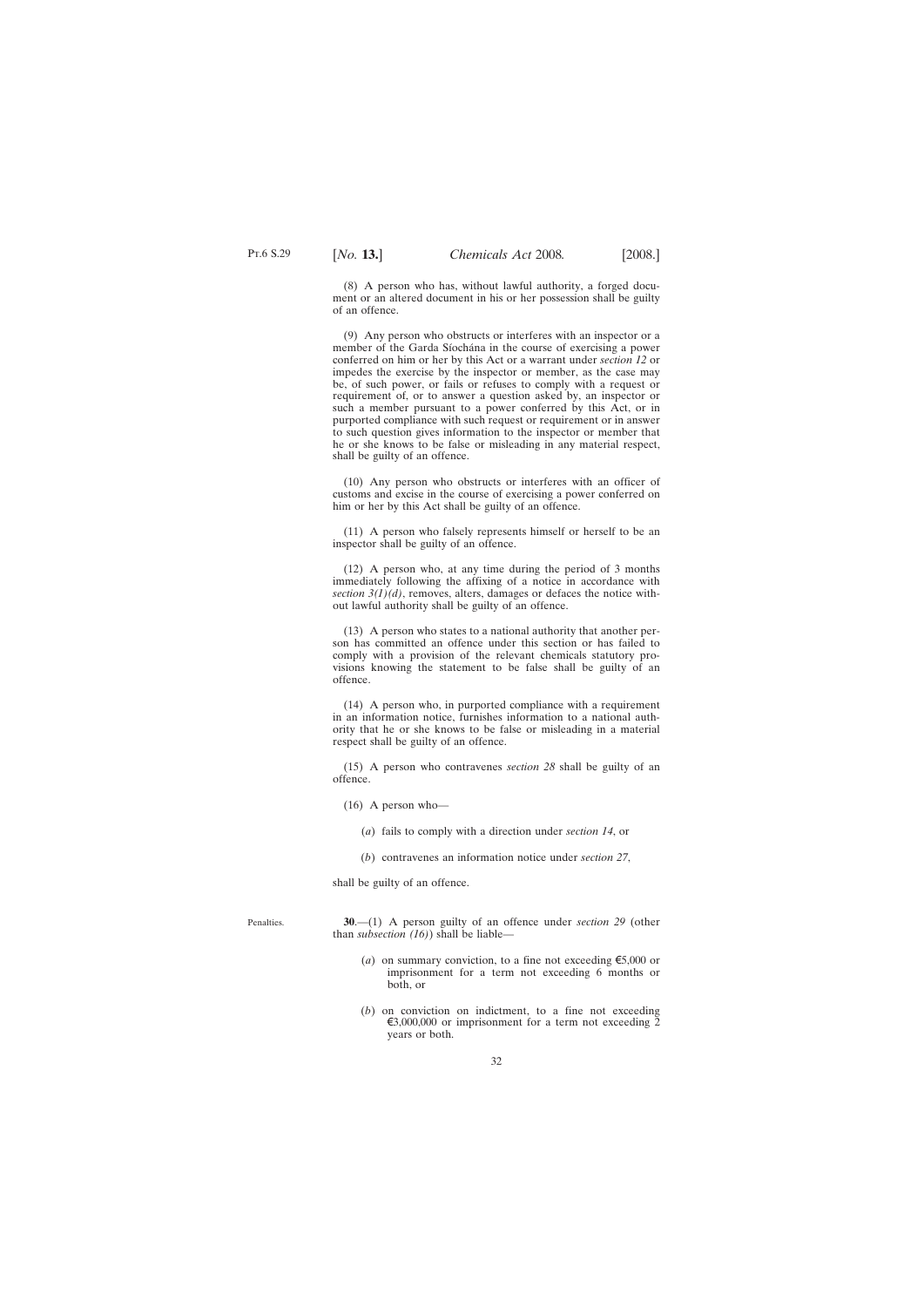<span id="page-32-0"></span>(2) A person guilty of an offence under *section 29(16)* shall be liable on summary conviction to a fine not exceeding  $\epsilon$ 5,000.

(3) Where a person is convicted of an offence under the relevant chemicals statutory provisions in proceedings brought by a national authority, the court shall, unless it is satisfied that there are special and substantial reasons for not so doing, order the person to pay to that national authority the costs and expenses measured by the court, incurred by the national authority in relation to the investigation, detection and prosecution of the offence, including costs and expenses incurred in the taking of samples, the carrying out of tests, examinations and analyses and in respect of the remuneration and other expenses of employees, consultants and advisers engaged by the national authority.

**31.**—(1) Where an inspector has reasonable grounds for believing Fixed payment that a person has committed an offence under the relevant chemicals notice.statutory provisions and is liable to summary prosecution in respect thereof, the inspector may give to the person a notice in writing (in this Act referred to as a "fixed payment notice") in the prescribed form stating that—

- (*a*) the person is alleged to have committed that offence,
- (*b*) the person may during the period of 21 days beginning on the date of the notice make to the national authority concerned at the address specified in the notice a payment of such amount as may be prescribed, being an amount of not more than  $\epsilon$ 2,000, accompanied by the notice,
- (*c*) the person is not obliged to make the payment specified in the notice, and
- (*d*) a prosecution of the person to whom the notice is given in respect of the alleged offence will not be instituted during the period of 21 days beginning on the date of the notice and, if the payment specified in the notice is made during that period, no prosecution in respect of the alleged offence will be instituted.
- (2) Where a fixed payment notice is given under *subsection (1)*
	- (*a*) the person to whom it applies may, during the period of 21 days beginning on the date of the notice, make to the national authority concerned at the address specified in the notice the payment specified in the notice accompanied by the notice,
	- (*b*) the national authority may, upon receipt of the payment, issue a receipt for it and any payment so received shall not be recoverable by the person who made it, and
	- (*c*) a prosecution in respect of the alleged offence shall not be instituted in the period specified in the notice, and if the payment so specified is made during that period, no prosecution in respect of the alleged offence shall be instituted.

(3) In summary proceedings for an offence under the relevant chemicals statutory provisions it shall be a defence for the defendant to prove that he or she has made a payment, in accordance with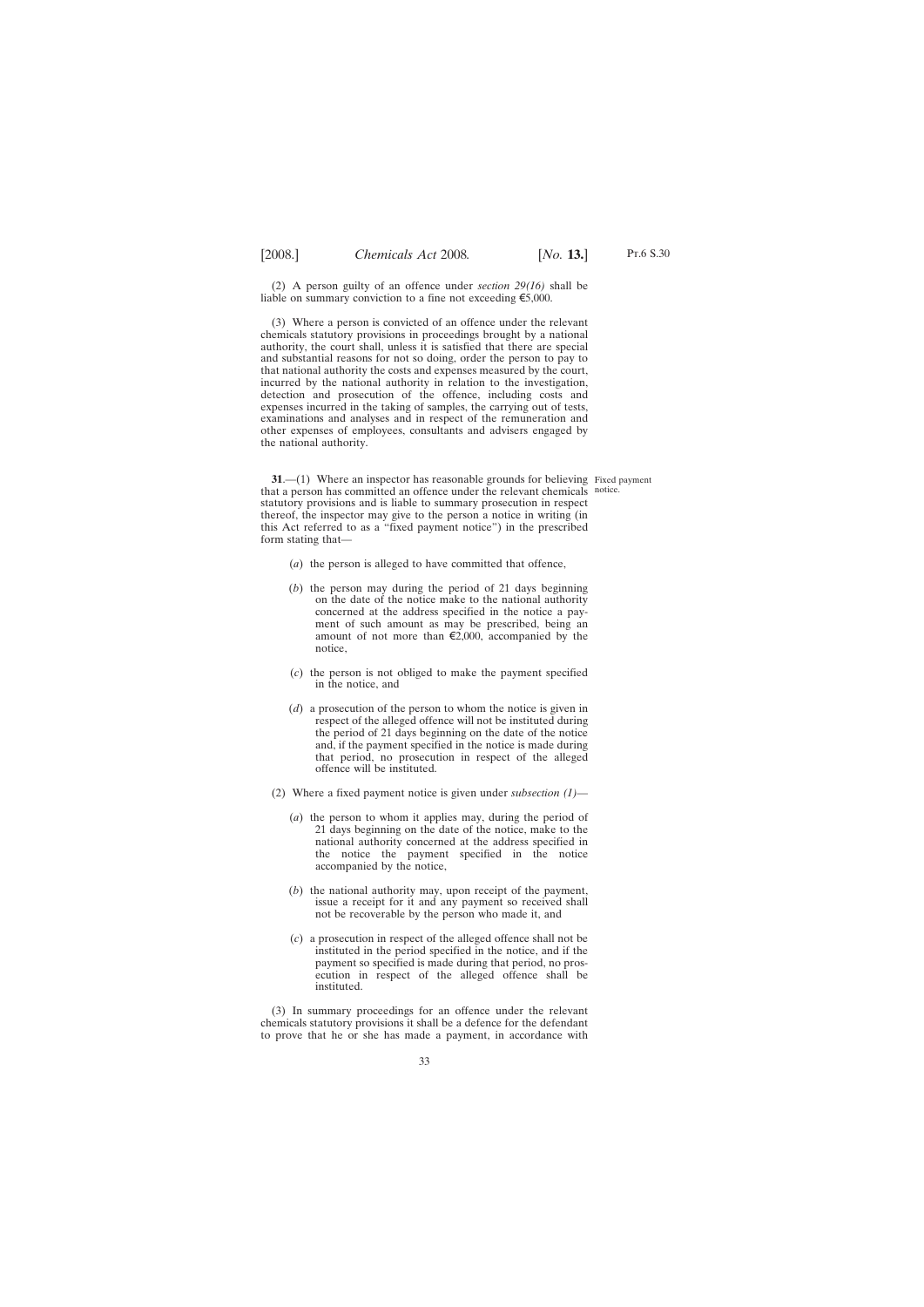<span id="page-33-0"></span>this section, pursuant to a fixed payment notice issued in respect of that offence.

(4) Regulations prescribing an amount under *subsection (1)(b)* may prescribe different amounts in relation to different offences.

(5) Moneys received pursuant to the giving of a fixed payment notice shall be disposed of in a manner determined—

- (*a*) by the Authority, with the prior consent of the Minister and the Minister for Finance,
- (*b*) by a national authority (other than the Authority or a Minister of the Government), with the prior consent of the relevant Minister and the Minister for Finance, or
- (*c*) by a national authority who is a Minister of the Government, with the prior consent of the Minister for Finance.

Offences by bodies corporate. **32**.—Where an offence under this Act has been committed by a body corporate and is proved to have been committed with the consent or connivance of, or to be attributable to any neglect on the part of, a person being a director, manager, secretary or other officer of the body corporate, or a person who was purporting to act in any such capacity, that person as well as the body corporate shall be guilty of an offence and shall be liable to be proceeded against and punished as if he or she were guilty of the first-mentioned offence.

Prosecution of offences.

**33**.—(1) Subject to *subsections (2)* and *(3)*, summary proceedings in relation to an offence under the relevant chemicals statutory provisions may be brought and prosecuted by a national authority.

(2) Notwithstanding section 10(4) of the Petty Sessions (Ireland) Act 1851 and subject to *subsection (3)*, summary proceedings for an offence under *section 29(16)* may be instituted at any time within 12 months from the date on which the offence was committed or alleged to have been committed.

(3) Where a special report is submitted under *section 18(1)* to a national authority and it appears from the report that one or more of the relevant chemicals statutory provisions was contravened during any period to which the report relates, summary proceedings for an offence consisting of the contravention concerned may be instituted at any time within 6 months of the submission of the report under *section 18(1)* or 12 months after the date of the contravention, whichever occurs later.

### PART 7

### **MISCELLANEOUS**

Appeal to Circuit Court from certain orders of District Court.

**34**.—For the avoidance of doubt, an order of the District Court confirming, varying or cancelling a notice under *section 15(6)*, *16(6)* or *27(3)* is a decision of a judge of the District Court for the purposes of section 84 of the Courts of Justice Act 1924.

Notice or direction to be in writing.

**35**.—Any notice or direction under this Act shall be in writing.